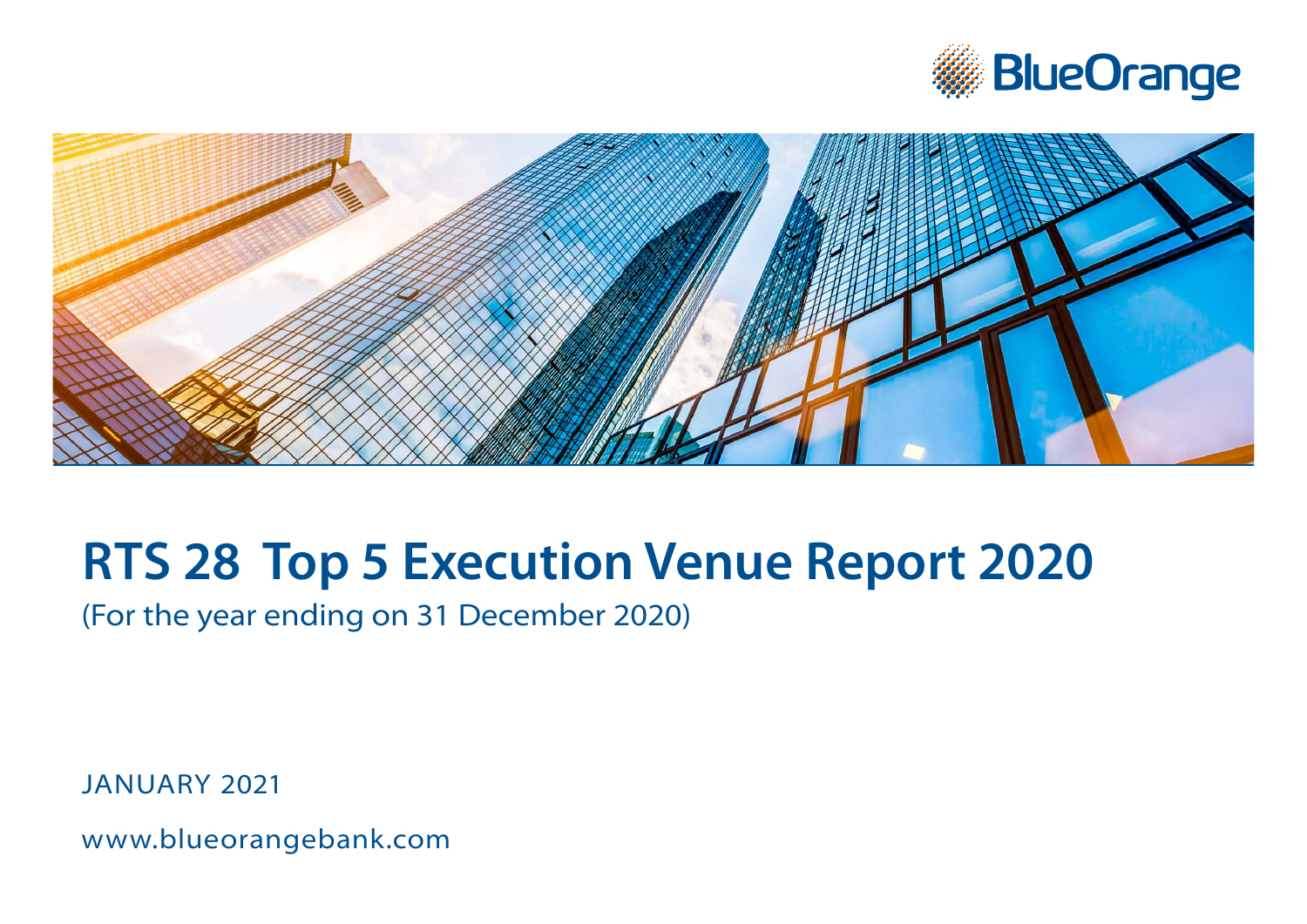

| <b>Class of Instrument</b>                         | Shares&DRs - All liquidity bands |
|----------------------------------------------------|----------------------------------|
| Client status                                      | <b>Professional Clients</b>      |
| Notification if <1 average trade per bussiness day | N                                |

| Top five execution brokers ranked in terms of trading<br>volumes (descending order) | Proportion of volume traded as a<br>percentage of total in that class | Proportion of orders executed as<br>percentage of total in that class | Percentage of<br>passive orders | Percentage of<br>aggressive orders | <b>Directed</b><br>orders |
|-------------------------------------------------------------------------------------|-----------------------------------------------------------------------|-----------------------------------------------------------------------|---------------------------------|------------------------------------|---------------------------|
|                                                                                     |                                                                       |                                                                       |                                 |                                    |                           |
| STONEX FINANCIAL LTD - 549300AWF3TOHRYL7754                                         | 34.85%                                                                | 36.33%                                                                | 8.25%                           | 91.75%                             | $0.00\%$                  |
| AK JENSEN LIMITED - 213800QH1824YW4EQO06                                            | 33.53%                                                                | 29.59%                                                                | 34.18%                          | 65.82%                             | 0.00%                     |
|                                                                                     |                                                                       |                                                                       |                                 |                                    |                           |
| INTERACTIVE BROKERS LLC - 50OBSE5T5521O6SMZR28                                      | 21.42%                                                                | 22.85%                                                                | 47.54%                          | 52.46%                             | $0.00\%$                  |
|                                                                                     |                                                                       |                                                                       |                                 |                                    |                           |
| ERSTE BANK GROUP AG - PQOH26KWDF7CG10L6792                                          | 10.21%                                                                | 11.24%                                                                | 3.33%                           | 96.67%                             | $0.00\%$                  |
|                                                                                     |                                                                       |                                                                       |                                 |                                    |                           |

| <b>Class of Instrument</b>                         | Shares&DRs - All liquidity bands |
|----------------------------------------------------|----------------------------------|
| Client status                                      | <b>Retail Clients</b>            |
| Notification if <1 average trade per bussiness day | N                                |

| Top five execution brokers ranked in terms of trading<br>volumes (descending order) | Proportion of volume traded as a<br>percentage of total in that class | Proportion of orders executed as<br>percentage of total in that class | Percentage of<br>passive orders | Percentage of<br>aggressive orders | <b>Directed</b><br>orders |
|-------------------------------------------------------------------------------------|-----------------------------------------------------------------------|-----------------------------------------------------------------------|---------------------------------|------------------------------------|---------------------------|
|                                                                                     |                                                                       |                                                                       |                                 |                                    |                           |
| AK JENSEN LIMITED - 213800QH1824YW4EQO06                                            | 70.07%                                                                | 61.76%                                                                | 34.01%                          | 64.99%                             | 0.00%                     |
| INTERACTIVE BROKERS LLC - 50OBSE5T5521O6SMZR28                                      | 24.65%                                                                | 31.88%                                                                | 40.03%                          | 59.97%                             | 0.00%                     |
| STONEX FINANCIAL LTD - 549300AWF3TOHRYL7754                                         | 5.04%                                                                 | 5.42%                                                                 | 65.00%                          | 35.00%                             | $0.00\%$                  |
| SOVA CAPITAL LIMITED - 213800T9OJMZA69QDM04                                         | $0.16\%$                                                              | 0.83%                                                                 | 10.94%                          | 89.06%                             | $0.00\%$                  |
| ERSTE BANK GROUP AG - PQOH26KWDF7CG10L6792                                          | $0.09\%$                                                              | $0.11\%$                                                              | 70.59%                          | 29.41%                             | 0.00%                     |
|                                                                                     |                                                                       |                                                                       |                                 |                                    |                           |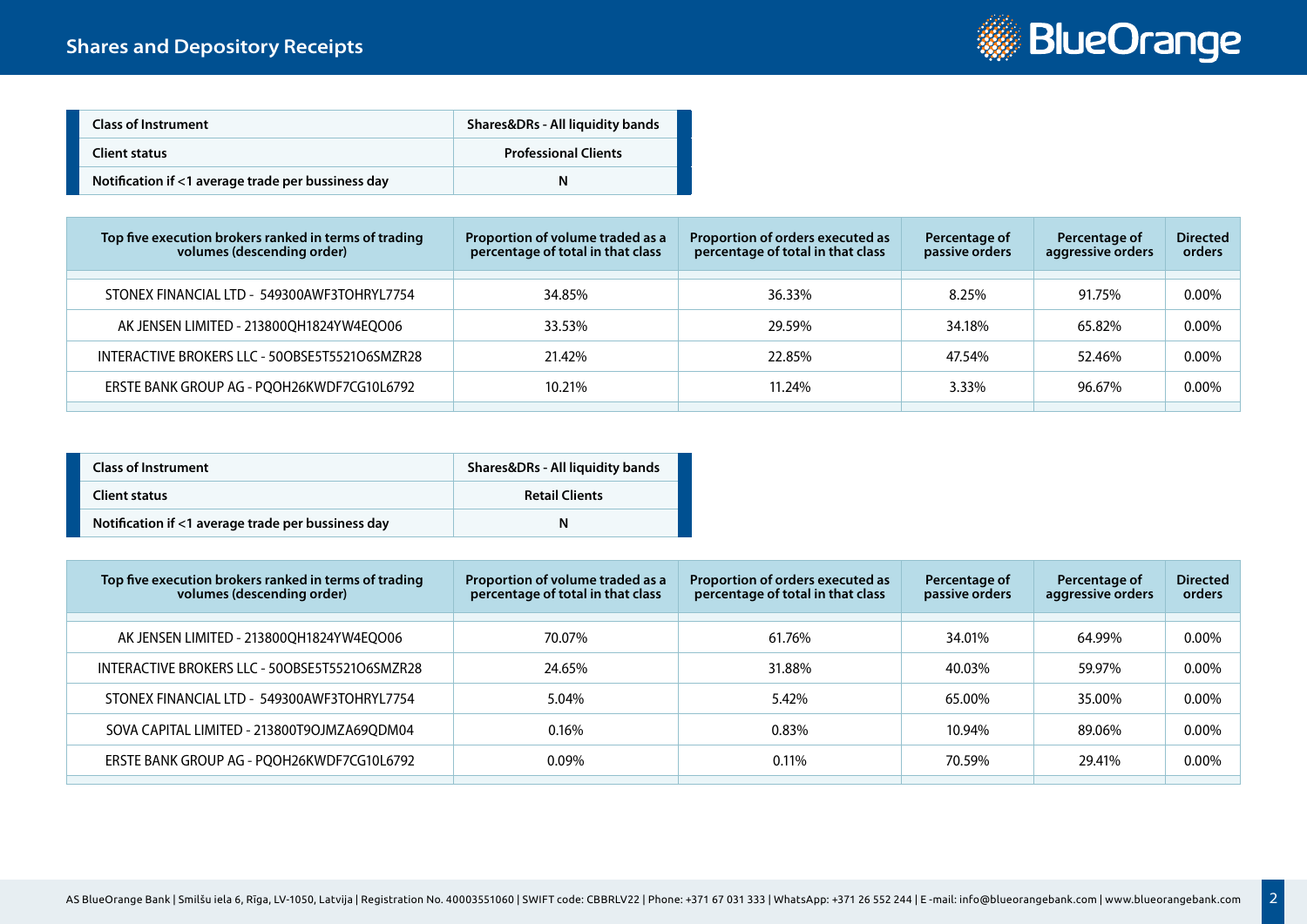## **Shares and Depository Receipts**



| <b>Class of instrument</b>                                              | <b>Shares and Depository Receipts</b>                                                                                                                                                                                                                                                                                                                                                                                                                                                                                                                                                                                                                                                                                                                                                                                                                                                                                                                                                                                                                                                                                                                                                                                                                                                                                                      |
|-------------------------------------------------------------------------|--------------------------------------------------------------------------------------------------------------------------------------------------------------------------------------------------------------------------------------------------------------------------------------------------------------------------------------------------------------------------------------------------------------------------------------------------------------------------------------------------------------------------------------------------------------------------------------------------------------------------------------------------------------------------------------------------------------------------------------------------------------------------------------------------------------------------------------------------------------------------------------------------------------------------------------------------------------------------------------------------------------------------------------------------------------------------------------------------------------------------------------------------------------------------------------------------------------------------------------------------------------------------------------------------------------------------------------------|
| <b>MiFID II Top 5 Venue Reporting Commentary</b>                        | The Markets in Financial Instruments Directive - MiFID II mandates that investment firms, as part of their best execution obligations, report their top five venues<br>for all trading on behalf of clients. Firms are required to make an annual public disclosure detailing these order routing practices for retail and professional clients<br>across all asset classes.                                                                                                                                                                                                                                                                                                                                                                                                                                                                                                                                                                                                                                                                                                                                                                                                                                                                                                                                                               |
| <b>Explanation of execution factors</b>                                 | Over the course of the reporting period, in this instrument class AS BlueOrange Bank has only undertaken client orders on an agency basis with third party<br>brokers. This business has been conducted via five third party equity brokers. AS BlueOrange Bank front office staff have used these brokers to direct client orders<br>to the appropriate broker and markets, to achieve the best possible outcome for each transaction.<br>The following relative importance has been given to the factors that are relevant to broker selection:<br>1. Geographic expertise, market coverage, trading solution;<br>2. Other factors - including, but not limited to the speed of execution, the cost of execution, the ability to handle certain order sizes and the specific nature<br>of the order.<br>As the trades in this instrument class were all executed by third party brokers, the specific factors affecting execution, eg price, cost, speed, were under the control<br>of the brokers and not under AS BlueOrange Bank's immediate influence. AS BlueOrange Bank determines which broker to use at the point of execution based<br>on their judgment as to which broker will be able to execute the trade most effectively, and in accordance with Best Execution, taking into account these specific<br>execution factors. |
| <b>Description of close links</b>                                       | AS BlueOrange Bank is not affiliated with any execution venue/broker used to execute client orders.                                                                                                                                                                                                                                                                                                                                                                                                                                                                                                                                                                                                                                                                                                                                                                                                                                                                                                                                                                                                                                                                                                                                                                                                                                        |
| <b>Description of specific arrangements</b>                             | In this instrument class, the only payment arrangements between AS BlueOrange Bank and brokers have been those covering fee payments made by AS<br>BlueOrange Bank to the brokers for brokerage trades transacted on behalf of AS BlueOrange Bank's clients. As BlueOrange Bank has neither given nor received<br>any discounts, rebates or non-monetary benefits to or from these execution venues/brokers during the reporting period.                                                                                                                                                                                                                                                                                                                                                                                                                                                                                                                                                                                                                                                                                                                                                                                                                                                                                                   |
| Explanation of factors that led to change                               | In this instrument class, AS BlueOrange Bank has only traded client transactions on an agency basis with external brokers. These brokers have been the only<br>execution venues in this instrument class and there have been no changes to this during the reporting period.                                                                                                                                                                                                                                                                                                                                                                                                                                                                                                                                                                                                                                                                                                                                                                                                                                                                                                                                                                                                                                                               |
| <b>Explanation of differences according</b><br>to client categorisation | In this instrument class, there has been no client differentiation with respect to the routing of client orders to third party brokers. AS BlueOrange Bank has offered<br>the same arrangements to all clients with respect to equity orders during the reporting period.                                                                                                                                                                                                                                                                                                                                                                                                                                                                                                                                                                                                                                                                                                                                                                                                                                                                                                                                                                                                                                                                  |
| Explanation of other criteria precedence                                | In this instrument class, no criteria were given precedence other than as specified above (see 'Explanation of execution factors'), to deliver the best possible result<br>in terms of the total consideration to the client, during the reporting period.                                                                                                                                                                                                                                                                                                                                                                                                                                                                                                                                                                                                                                                                                                                                                                                                                                                                                                                                                                                                                                                                                 |
| <b>Explanation of data or tools usage</b>                               | In this instrument class, AS BlueOrange Bank used publicly available market data to compare and to monitor the quality of execution achieved by third party<br>brokers, during the reporting period.                                                                                                                                                                                                                                                                                                                                                                                                                                                                                                                                                                                                                                                                                                                                                                                                                                                                                                                                                                                                                                                                                                                                       |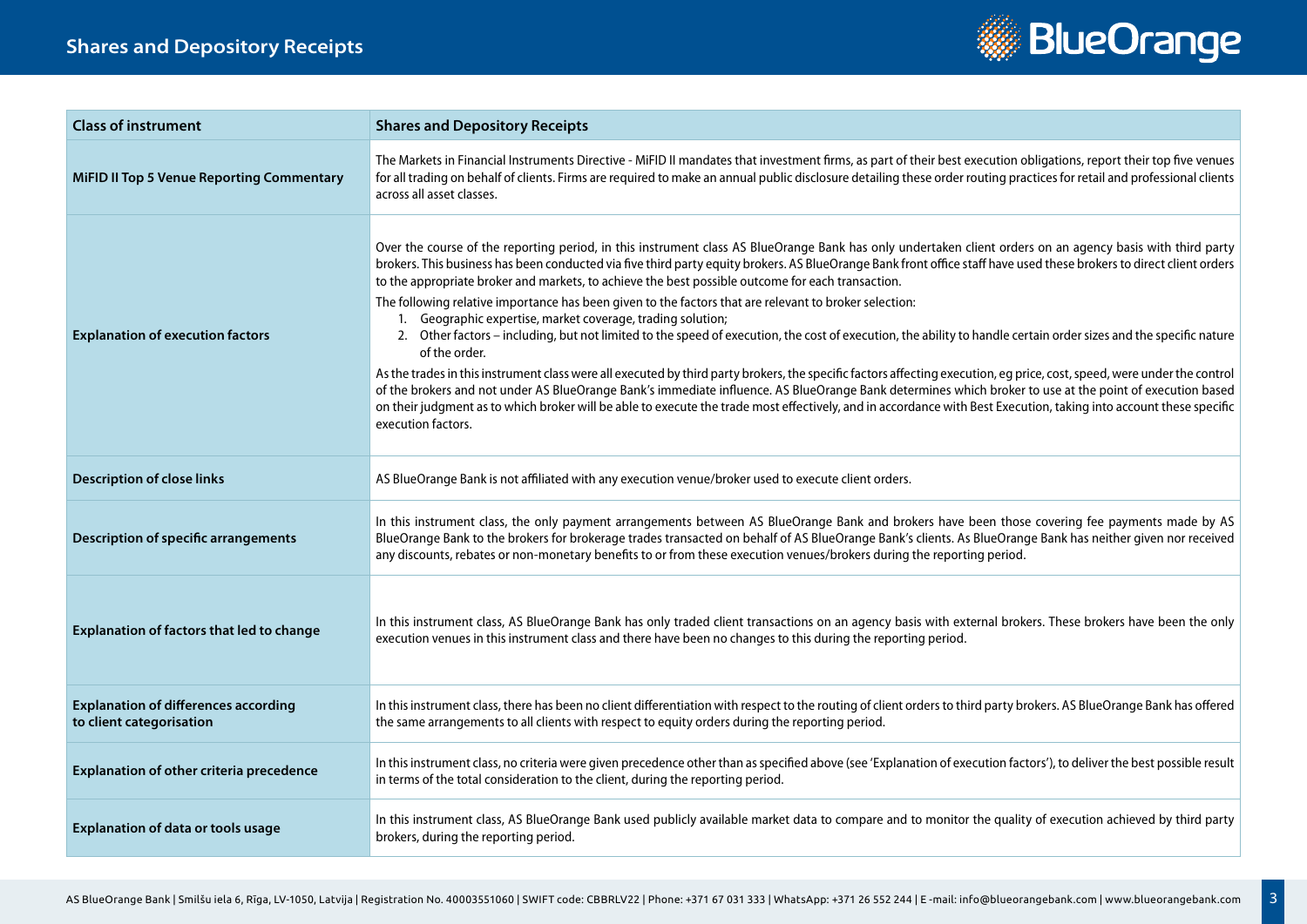

| <b>Class of Instrument</b>                         | Debt instruments            |
|----------------------------------------------------|-----------------------------|
| Client status                                      | <b>Professional Clients</b> |
| Notification if <1 average trade per bussiness day |                             |

| Top five execution venues ranked in terms of trading<br>volumes | Proportion of volume traded as a<br>percentage of total in that class | Proportion of orders executed as<br>percentage of total in that class | Percentage of<br>passive orders | Percentage of<br>aggressive orders | <b>Directed</b><br>orders |
|-----------------------------------------------------------------|-----------------------------------------------------------------------|-----------------------------------------------------------------------|---------------------------------|------------------------------------|---------------------------|
| XRIS (NASDAQ OMX RIGA)                                          | 50.63%                                                                | 38.37%                                                                | $0.00\%$                        | $0.00\%$                           | 0%                        |
|                                                                 |                                                                       |                                                                       |                                 |                                    |                           |
| XLIT (NASDAQ OMX VILNIUS)                                       | 31.40%                                                                | 3.49%                                                                 | $0.00\%$                        | $0.00\%$                           | 0%                        |
| BMTF (BLOOMBERG TRADING FACILITY LIMITED)                       | 4.75%                                                                 | 7.56%                                                                 | $0.00\%$                        | $0.00\%$                           | 0%                        |
| XOFF (OTC)                                                      | 13.22%                                                                | 50.58%                                                                | $0.00\%$                        | $0.00\%$                           | 0%                        |
|                                                                 |                                                                       |                                                                       |                                 |                                    |                           |

| <b>Class of Instrument</b>                         | Debt instruments            |
|----------------------------------------------------|-----------------------------|
| Client status                                      | <b>Professional Clients</b> |
| Notification if <1 average trade per bussiness day |                             |

| Top five execution brokers ranked in terms of trading<br>volumes    | Proportion of volume traded as a<br>percentage of total in that class | Proportion of orders executed as<br>percentage of total in that class | Percentage of<br>passive orders | Percentage of<br>aggressive orders | <b>Directed</b><br>orders |
|---------------------------------------------------------------------|-----------------------------------------------------------------------|-----------------------------------------------------------------------|---------------------------------|------------------------------------|---------------------------|
| AS BLUEORANGE BANK - 54930080G2M7EJ097A27                           | 83.52%                                                                | 44.19%                                                                | $0.00\%$                        | $0.00\%$                           | 0%                        |
| ADAMANT CAPITAL PARTNERS AD - 2138003J5QNXXY2V3W55                  | 5.60%                                                                 | 4.07%                                                                 | $0.00\%$                        | $0.00\%$                           | 0%                        |
| ERSTE GROUP BANK AG - PQOH26KWDF7CG10L6792                          | 4.01%                                                                 | 37.79%                                                                | $0.00\%$                        | $0.00\%$                           | 0%                        |
| CREDIT SUISSE SECURITIES (EUROPE) LIMITED -<br>DL6FFRRLF74S01HE2M14 | 1.91%                                                                 | 3.49%                                                                 | $0.00\%$                        | $0.00\%$                           | 0%                        |
| BANCA ZARATTINI AND CO. SA - 213800INM3OFHF9QS122                   | 1.44%                                                                 | 2.91%                                                                 | $0.00\%$                        | $0.00\%$                           | 0%                        |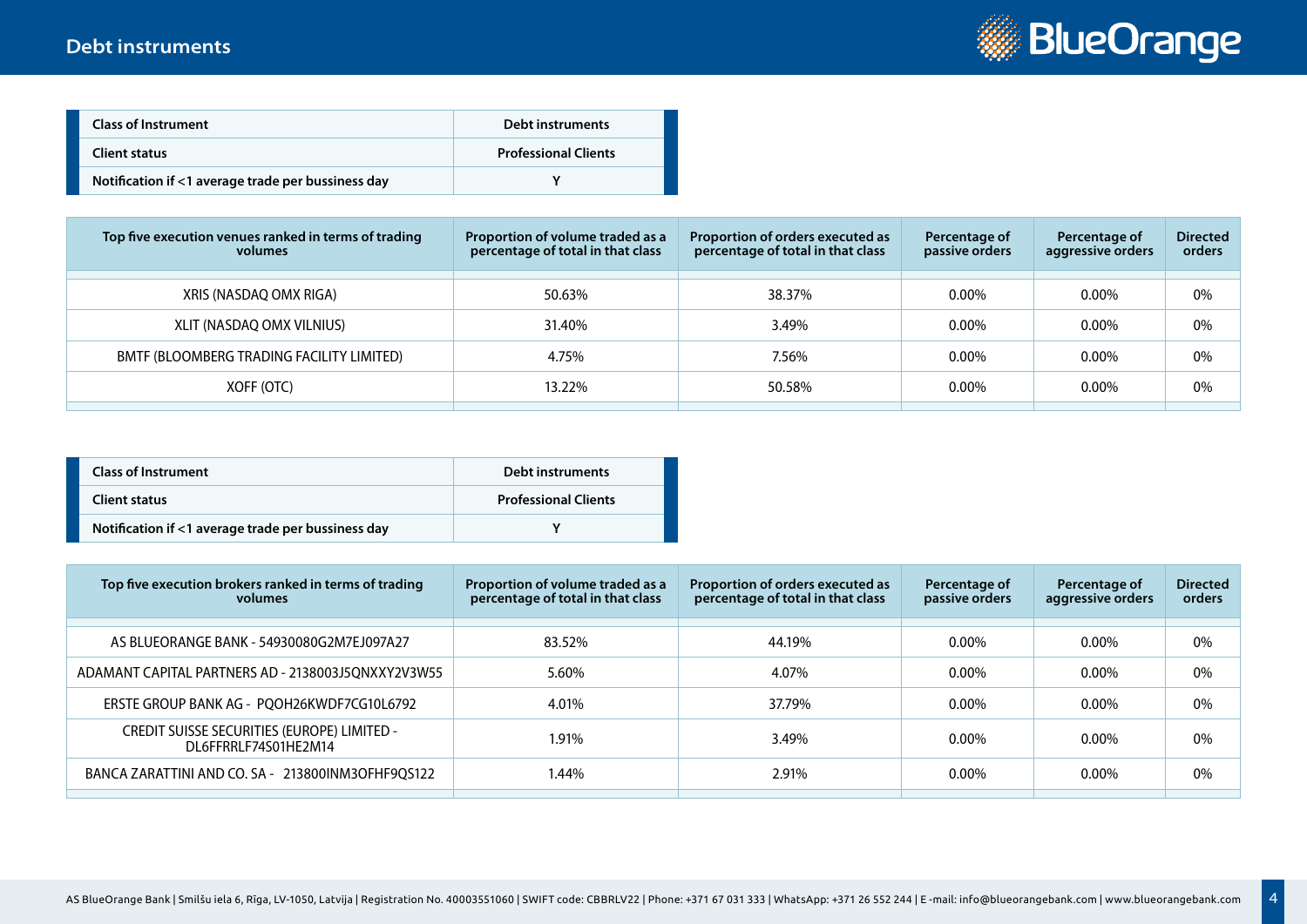

| <b>Class of Instrument</b>                         | Debt instruments      |
|----------------------------------------------------|-----------------------|
| Client status                                      | <b>Retail Clients</b> |
| Notification if <1 average trade per bussiness day | N                     |

| Top five execution venues ranked in terms of trading<br>volumes | Proportion of volume traded as a<br>percentage of total in that class | Proportion of orders executed as<br>percentage of total in that class | Percentage of<br>passive orders | Percentage of<br>aggressive orders | <b>Directed</b><br>orders |
|-----------------------------------------------------------------|-----------------------------------------------------------------------|-----------------------------------------------------------------------|---------------------------------|------------------------------------|---------------------------|
| BMTF (BLOOMBERG TRADING FACILITY LIMITED)                       | 36.37%                                                                | 29.62%                                                                | $0.00\%$                        | $0.00\%$                           | 0.00%                     |
| XRIS - NASDAO OMX RIGA                                          | 1.87%                                                                 | 19,86%                                                                | $0.00\%$                        | $0.00\%$                           | 0.00%                     |
| XOFF (OTC)                                                      | 61.76%                                                                | 50,52%                                                                | $0.00\%$                        | $0.00\%$                           | 0.00%                     |
|                                                                 |                                                                       |                                                                       |                                 |                                    |                           |

| <b>Class of Instrument</b>                         | Debt instruments      |
|----------------------------------------------------|-----------------------|
| Client status                                      | <b>Retail Clients</b> |
| Notification if <1 average trade per bussiness day | N                     |

| Top five execution brokers ranked in terms of trading<br>volumes    | Proportion of volume traded as a<br>percentage of total in that class | Proportion of orders executed as<br>percentage of total in that class | Percentage of<br>passive orders | Percentage of<br>aggressive orders | <b>Directed</b><br>orders |
|---------------------------------------------------------------------|-----------------------------------------------------------------------|-----------------------------------------------------------------------|---------------------------------|------------------------------------|---------------------------|
| AS BLUEORANGE BANK - 54930080G2M7EJ097A27                           | 31.64%                                                                | 38.33%                                                                | 0.00%                           | $0.00\%$                           | $0.00\%$                  |
| BANCA ZARATTINI AND CO. SA - 213800INM3OFHF9QS122                   | 22.32%                                                                | 16.72%                                                                | 0.00%                           | $0.00\%$                           | $0.00\%$                  |
| CREDIT SUISSE SECURITIES (EUROPE) LIMITED -<br>DL6FFRRLF74S01HE2M14 | 10.10%                                                                | 7.32%                                                                 | 0.00%                           | $0.00\%$                           | $0.00\%$                  |
| MERITKAPITAL LTD - 21380073P7J4PAD91E29                             | 5.68%                                                                 | 5.57%                                                                 | 0.00%                           | 0.00%                              | $0.00\%$                  |
| BROKERCREDITSERVICE (CYPRUS) LTD - 5493008C22FNI0QEEF10             | 5.43%                                                                 | 4.88%                                                                 | $0.00\%$                        | $0.00\%$                           | $0.00\%$                  |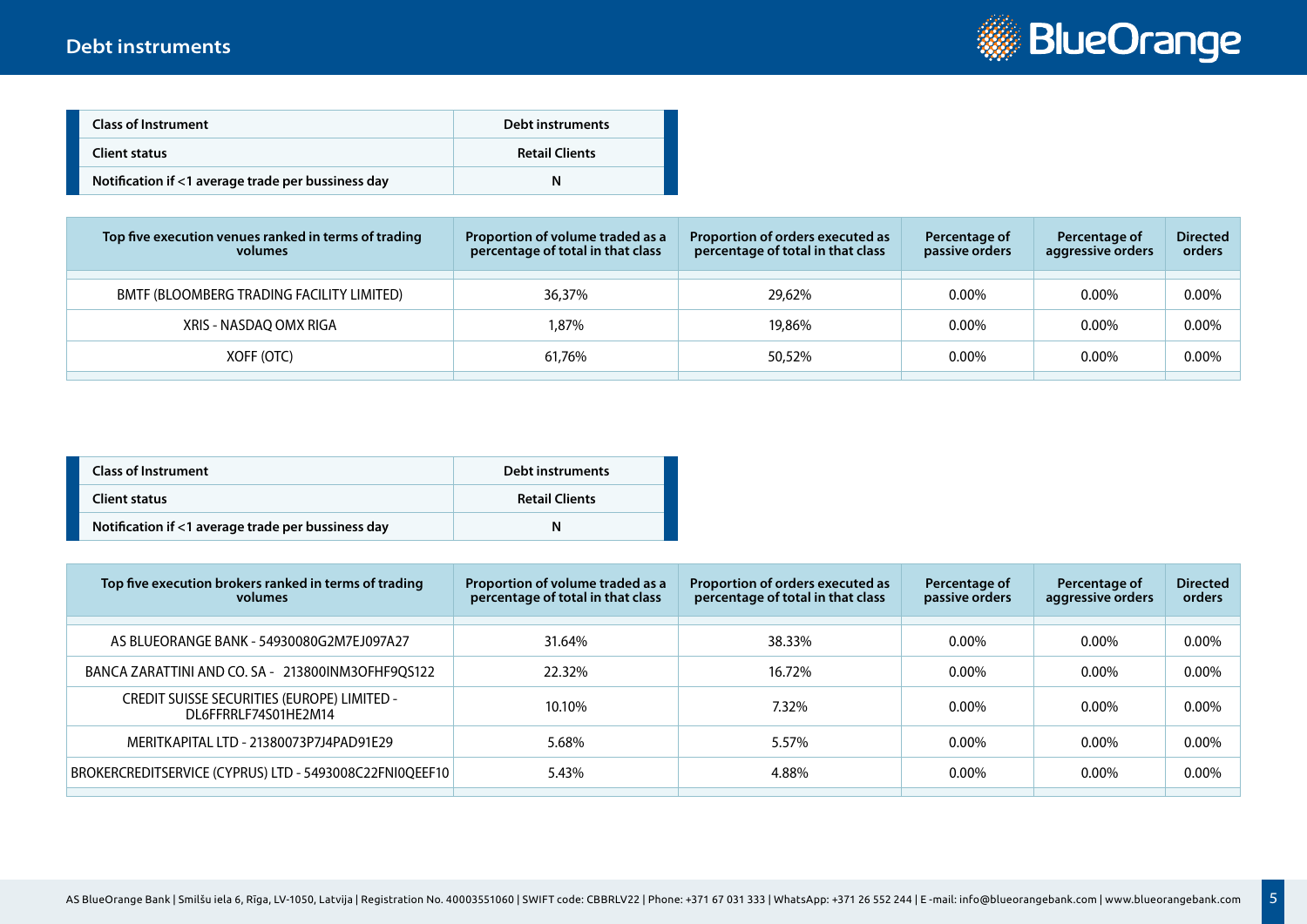#### **Debt instruments**



| <b>Class of instrument</b>                                              | <b>Debt instruments</b>                                                                                                                                                                                                                                                                                                                                                                                                                                                                                                                                                                                                                                                                                                                                                                                                                                                                                                                                                                                                                                                                                                                                                                                                                                                                                                                                                                                                                                                                                                                              |
|-------------------------------------------------------------------------|------------------------------------------------------------------------------------------------------------------------------------------------------------------------------------------------------------------------------------------------------------------------------------------------------------------------------------------------------------------------------------------------------------------------------------------------------------------------------------------------------------------------------------------------------------------------------------------------------------------------------------------------------------------------------------------------------------------------------------------------------------------------------------------------------------------------------------------------------------------------------------------------------------------------------------------------------------------------------------------------------------------------------------------------------------------------------------------------------------------------------------------------------------------------------------------------------------------------------------------------------------------------------------------------------------------------------------------------------------------------------------------------------------------------------------------------------------------------------------------------------------------------------------------------------|
| <b>MiFID II Top 5 Venue Reporting Commentary</b>                        | The Markets in Financial Instruments Directive - MiFID II mandates that investment firms, as part of their best execution obligations, report their top five venues<br>for all trading on behalf of clients. Firms are required to make an annual public disclosure detailing these order routing practices for retail and professional clients<br>across all asset classes.                                                                                                                                                                                                                                                                                                                                                                                                                                                                                                                                                                                                                                                                                                                                                                                                                                                                                                                                                                                                                                                                                                                                                                         |
| <b>Explanation of execution factors</b>                                 | Over the course of the reporting period, in this instrument class AS BlueOrange Bank mainly has executed client orders on a principal basis with the broker or<br>directly through multilateral trading facilities or trading venues. In certain cases AS BlueOrange may act as an execution venue. AS BlueOrange Bank front office<br>staff have used these brokers to achieve the best possible outcome for each transaction. AS BlueOrange Bank is direct member of the NASDAQ Riga, NASDAQ<br>Vilnius, Bloomberg Trading Facility Limited, Bloomberg Trading Facility BV.<br>The following relative importance has been given to the factors that are relevant to broker/execution venue selection:<br>The main execution factor we consider is execution price;<br>2. The secondary execution factors we take into account when assessing the quality of execution are liquidity, costs, speed and likelihood of execution, size<br>of the order and settlement.<br>In the assessment and selection of execution venues and brokers where we believe we can consistently obtain best execution in debt instruments for our clients,<br>we consider qualitative and quantative factors, such as market access and liquidity, market knowledge and coverage, reliable quoting, market price transparency,<br>order handling process, speed of response and execution, trading costs.<br>To ensure that we are consistently able to deliver best execution to our clients, we monitor on an ongoing trade by trade basis the quality of execution. |
|                                                                         |                                                                                                                                                                                                                                                                                                                                                                                                                                                                                                                                                                                                                                                                                                                                                                                                                                                                                                                                                                                                                                                                                                                                                                                                                                                                                                                                                                                                                                                                                                                                                      |
| <b>Description of close links</b>                                       | AS BlueOrange Bank is not affiliated with any execution venue/broker used to execute client orders.                                                                                                                                                                                                                                                                                                                                                                                                                                                                                                                                                                                                                                                                                                                                                                                                                                                                                                                                                                                                                                                                                                                                                                                                                                                                                                                                                                                                                                                  |
| <b>Description of specific arrangements</b>                             | In this instrument class, normally trading is done on a pricipal basis with the broker or directly through trading venue so it should be expected that no commissions<br>would be bais on these trade. AS BlueOrange Bank has neither given nor received any discounts, rebates or non-monetary benefits to or from these execution<br>venues/brokers during the reporting period.                                                                                                                                                                                                                                                                                                                                                                                                                                                                                                                                                                                                                                                                                                                                                                                                                                                                                                                                                                                                                                                                                                                                                                   |
| Explanation of factors that led to change                               | AS BlueOrange Bank monitor and appraise the execution brokers/venues in detail throughout the year. During the year we have determined the brokers are<br>suitable counterparties to facilitate execution and update the list of brokers. AS BlueOrange Bank is direct member of NASDAQ Riga and Vilnius stock exchanges<br>and started to execute client's order with listed financial instruments directly on the exchanges without intermediary of third party brokers.                                                                                                                                                                                                                                                                                                                                                                                                                                                                                                                                                                                                                                                                                                                                                                                                                                                                                                                                                                                                                                                                           |
| <b>Explanation of differences according</b><br>to client categorisation | In this instrument class, there has been no client differentiation with respect to the execution of client orders. AS Blueorange Bank take into account specific client<br>instruction with respect to order execution. AS BlueOrange Bank has offered the same arrangements to all clients with respect to orders in this instrument class<br>during the reporting period.                                                                                                                                                                                                                                                                                                                                                                                                                                                                                                                                                                                                                                                                                                                                                                                                                                                                                                                                                                                                                                                                                                                                                                          |
| Explanation of other criteria precedence                                | In this instrument class, no criteria were given precedence other than as specified above (see 'Explanation of execution factors'), to deliver the best possible result<br>in terms of the total consideration to the client, during the reporting period.                                                                                                                                                                                                                                                                                                                                                                                                                                                                                                                                                                                                                                                                                                                                                                                                                                                                                                                                                                                                                                                                                                                                                                                                                                                                                           |
| Explanation of data or tools usage                                      | In this instrument class, AS BlueOrange Bank used publicly available market data to compare and to monitor the quality of execution achieved by third party<br>brokers, during the reporting period.                                                                                                                                                                                                                                                                                                                                                                                                                                                                                                                                                                                                                                                                                                                                                                                                                                                                                                                                                                                                                                                                                                                                                                                                                                                                                                                                                 |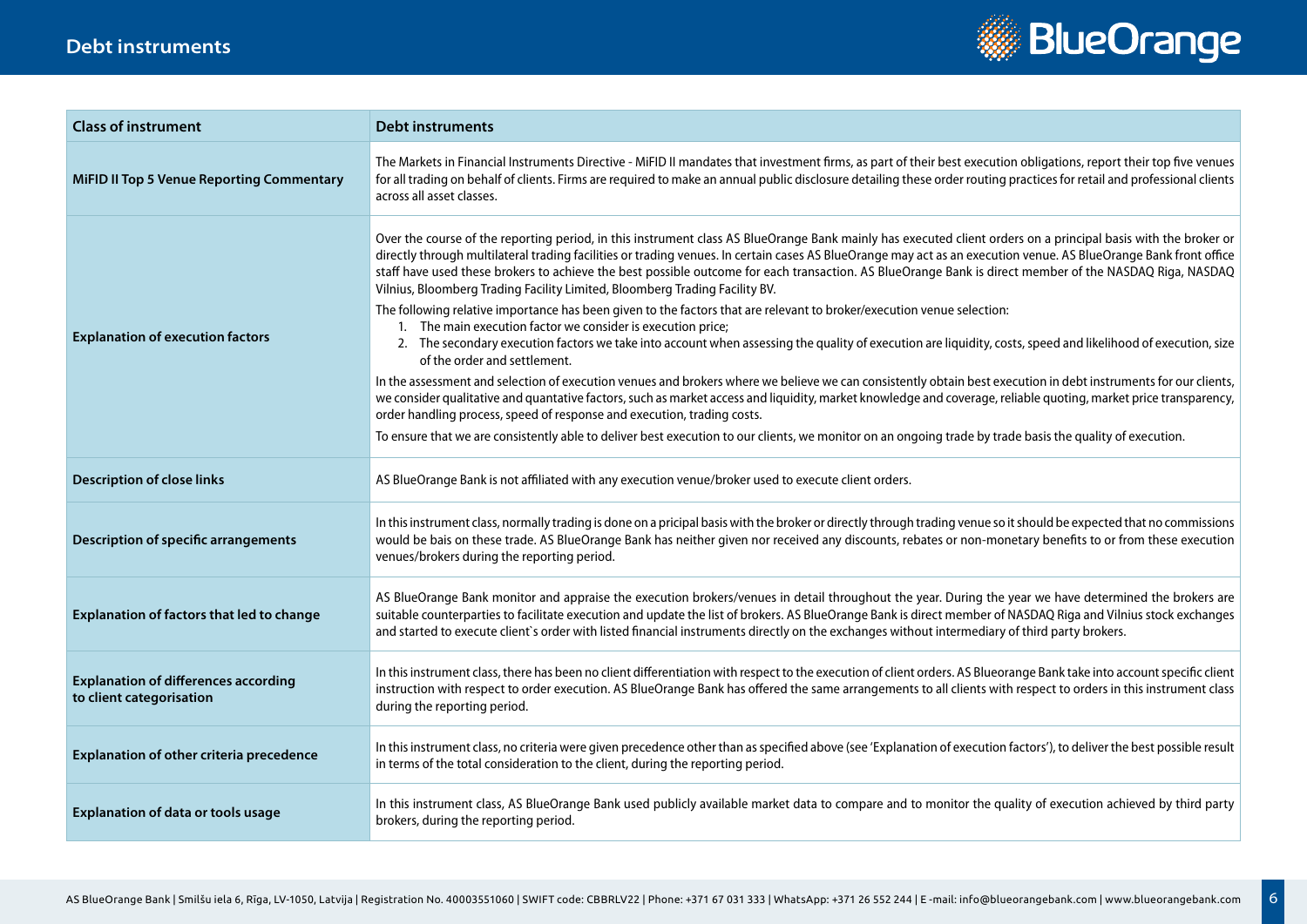#### **Interest Derivatives**



| <b>Class of Instrument</b>                         | <b>Interest Derivatives</b> |
|----------------------------------------------------|-----------------------------|
| <b>Client status</b>                               | <b>Professional Clients</b> |
| Notification if <1 average trade per bussiness day | N/A                         |

| Top five execution brokers ranked in terms of trading<br>volumes (descending order) | Proportion of volume traded as a<br>percentage of total in that class | Proportion of orders executed as<br>percentage of total in that class | Percentage of<br>passive orders | Percentage of<br>aggressive orders | <b>Directed</b><br>orders |
|-------------------------------------------------------------------------------------|-----------------------------------------------------------------------|-----------------------------------------------------------------------|---------------------------------|------------------------------------|---------------------------|
| AS BlueOrange Bank does not deal with this instrument<br>class                      |                                                                       |                                                                       |                                 |                                    |                           |
|                                                                                     |                                                                       |                                                                       |                                 |                                    |                           |

| <b>Class of Instrument</b>                         | <b>Interest Derivatives</b> |
|----------------------------------------------------|-----------------------------|
| Client status                                      | <b>Private Client</b>       |
| Notification if <1 average trade per bussiness day | N/A                         |

| Top five execution brokers ranked in terms of trading<br>volumes (descending order) | Proportion of volume traded as a<br>percentage of total in that class | Proportion of orders executed as<br>percentage of total in that class | Percentage of<br>passive orders | Percentage of<br>aggressive orders | <b>Directed</b><br>orders |
|-------------------------------------------------------------------------------------|-----------------------------------------------------------------------|-----------------------------------------------------------------------|---------------------------------|------------------------------------|---------------------------|
|                                                                                     |                                                                       |                                                                       |                                 |                                    |                           |
| AS BlueOrange Bank does not deal with this instrument<br>class                      |                                                                       |                                                                       |                                 |                                    |                           |
|                                                                                     |                                                                       |                                                                       |                                 |                                    |                           |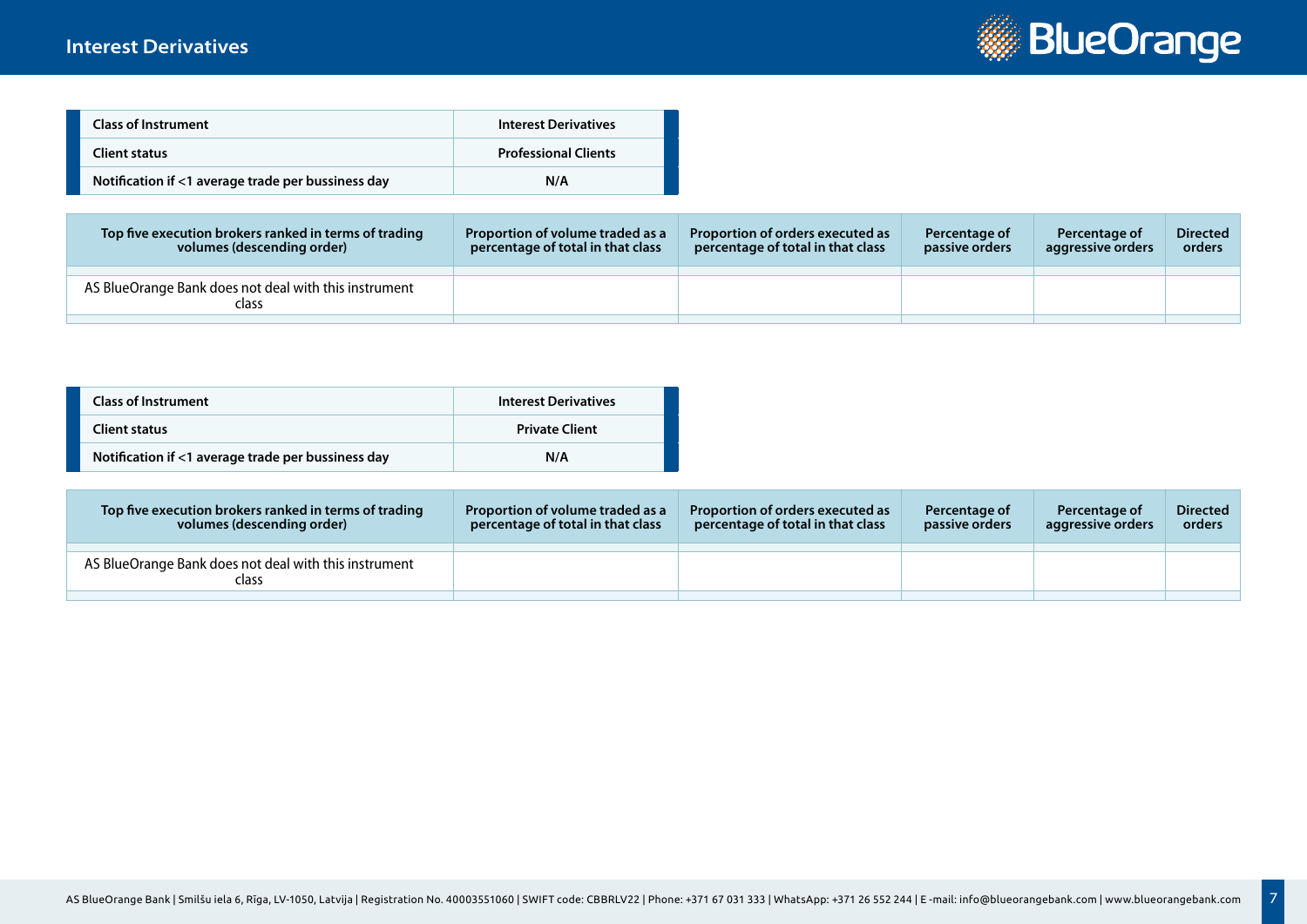

| <b>Class of Instrument</b>                         | <b>Exchange Traded Products</b> |
|----------------------------------------------------|---------------------------------|
| Client status                                      | <b>Professional Clients</b>     |
| Notification if <1 average trade per bussiness day |                                 |

| Top five execution brokers ranked in terms of trading<br>volumes (descending order) | Proportion of volume traded as a<br>percentage of total in that class | Proportion of orders executed as<br>percentage of total in that class | Percentage of<br>passive orders | Percentage of<br>aggressive orders | <b>Directed</b><br>orders |
|-------------------------------------------------------------------------------------|-----------------------------------------------------------------------|-----------------------------------------------------------------------|---------------------------------|------------------------------------|---------------------------|
|                                                                                     |                                                                       |                                                                       |                                 |                                    |                           |
| ERSTE BANK GROUP AG - PQOH26KWDF7CG10L6792                                          | 40.44%                                                                | 18.07%                                                                | 6.67%                           | 93.33%                             | $0.00\%$                  |
| STONEX FINANCIAL LTD - 549300AWF3TOHRYL7754                                         | 31.38%                                                                | 15.66%                                                                | 53.85%                          | 53.85%                             | 0.00%                     |
| AK JENSEN LIMITED - 213800QH1824YW4EQO06                                            | 28.07%                                                                | 60.24%                                                                | 10.00%                          | 90.00%                             | 0.00%                     |
| INTERACTIVE BROKERS LLC - 50OBSE5T5521O6SMZR28                                      | $0.11\%$                                                              | 6.02%                                                                 | 60.00%                          | 40.00%                             | $0.00\%$                  |

| <b>Class of Instrument</b>                         | <b>Exchange Traded Products</b> |
|----------------------------------------------------|---------------------------------|
| Client status                                      | <b>Retail Clients</b>           |
| Notification if <1 average trade per bussiness day | N                               |

| Top five execution brokers ranked in terms of trading<br>volumes (descending order) | Proportion of volume traded as a<br>percentage of total in that class | Proportion of orders executed as<br>percentage of total in that class | Percentage of<br>passive orders | Percentage of<br>aggressive orders | <b>Directed</b><br>orders |
|-------------------------------------------------------------------------------------|-----------------------------------------------------------------------|-----------------------------------------------------------------------|---------------------------------|------------------------------------|---------------------------|
| AK JENSEN LIMITED - 213800QH1824YW4EQO06                                            | 58.09%                                                                | 59.08%                                                                | 56.33%                          | 43.67%                             | 0.00%                     |
|                                                                                     |                                                                       |                                                                       |                                 |                                    |                           |
| INTERACTIVE BROKERS LLC - 50OBSE5T5521O6SMZR28                                      | 31.79%                                                                | 30.24%                                                                | 35.82%                          | 64.18%                             | $0.00\%$                  |
| STONEX FINANCIAL LTD - 549300AWF3TOHRYL7754                                         | 10.13%                                                                | 10.68%                                                                | 27.74%                          | 72.26%                             | $0.00\%$                  |
|                                                                                     |                                                                       |                                                                       |                                 |                                    |                           |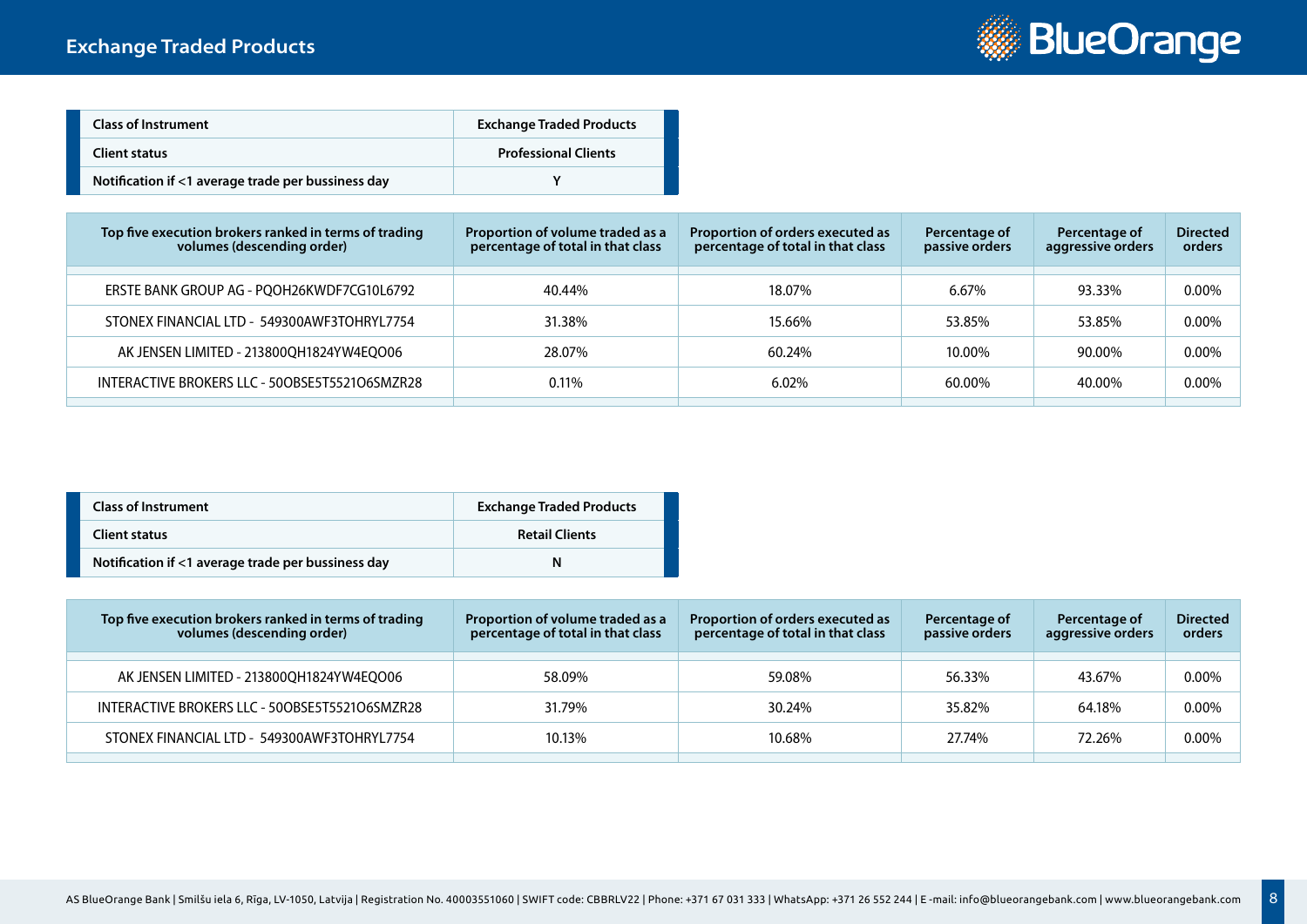## **Exchange Traded Products**



| <b>Class of instrument</b>                                              | <b>Exchange Traded Products</b>                                                                                                                                                                                                                                                                                                                                                                                                                                                                                                                                                                                                                                                                                                                                                                                                                                                                                                                                                                                                                                                                                                                                                                                                                                                                                                                                                                                            |
|-------------------------------------------------------------------------|----------------------------------------------------------------------------------------------------------------------------------------------------------------------------------------------------------------------------------------------------------------------------------------------------------------------------------------------------------------------------------------------------------------------------------------------------------------------------------------------------------------------------------------------------------------------------------------------------------------------------------------------------------------------------------------------------------------------------------------------------------------------------------------------------------------------------------------------------------------------------------------------------------------------------------------------------------------------------------------------------------------------------------------------------------------------------------------------------------------------------------------------------------------------------------------------------------------------------------------------------------------------------------------------------------------------------------------------------------------------------------------------------------------------------|
| <b>MiFID II Top 5 Venue Reporting Commentary</b>                        | The Markets in Financial Instruments Directive - MiFID II mandates that investment firms, as part of their best execution obligations, report their top five venues<br>for all trading on behalf of clients. Firms are required to make an annual public disclosure detailing these order routing practices for retail and professional clients<br>across all asset classes.                                                                                                                                                                                                                                                                                                                                                                                                                                                                                                                                                                                                                                                                                                                                                                                                                                                                                                                                                                                                                                               |
| <b>Explanation of execution factors</b>                                 | Over the course of the reporting period, in this instrument class AS BlueOrange Bank has only undertaken client orders on an agency basis with third party<br>brokers. This business has been conducted via five third party equity brokers. AS BlueOrange Bank front office staff have used these brokers to direct client orders<br>to the appropriate broker and markets, to achieve the best possible outcome for each transaction.<br>The following relative importance has been given to the factors that are relevant to broker selection:<br>1. Geographic expertise, market coverage, trading solution;<br>2. Other factors - including, but not limited to the speed of execution, the cost of execution, the ability to handle certain order sizes and the specific nature<br>of the order.<br>As the trades in this instrument class were all executed by third party brokers, except trades on trading venues, where AS BlueOrange Bank is the direct member,<br>the specific factors affecting execution, eg price, cost, speed, were under the control of the brokers and not under AS BlueOrange Bank's immediate influence.<br>AS BlueOrange Bank determines which broker to use at the point of execution based on their judgment as to which broker will be able to execute the trade most<br>effectively, and in accordance with Best Execution, taking into account these specific execution factors. |
| <b>Description of close links</b>                                       | AS BlueOrange Bank is not affiliated with any execution venue/broker used to execute client orders.                                                                                                                                                                                                                                                                                                                                                                                                                                                                                                                                                                                                                                                                                                                                                                                                                                                                                                                                                                                                                                                                                                                                                                                                                                                                                                                        |
| <b>Description of specific arrangements</b>                             | In this instrument class, the only payment arrangements between AS BlueOrange Bank and brokers have been those covering fee payments made by AS<br>BlueOrange Bank to the brokers for brokerage trades transacted on behalf of AS BlueOrange Bank's clients. As BlueOrange Bank has neither given nor received<br>any discounts, rebates or non-monetary benefits to or from these execution venues/brokers during the reporting period.                                                                                                                                                                                                                                                                                                                                                                                                                                                                                                                                                                                                                                                                                                                                                                                                                                                                                                                                                                                   |
| Explanation of factors that led to change                               | In this instrument class, AS BlueOrange Bank has only traded client transactions on an agency basis with external brokers. These brokers have been the only<br>execution venues in this instrument class and there have been no changes to this during the reporting period.                                                                                                                                                                                                                                                                                                                                                                                                                                                                                                                                                                                                                                                                                                                                                                                                                                                                                                                                                                                                                                                                                                                                               |
| <b>Explanation of differences according</b><br>to client categorisation | In this instrument class, there has been no client differentiation with respect to the routing of client orders to third party brokers. AS BlueOrange Bank has offered<br>the same arrangements to all clients with respect to orders during the reporting period.                                                                                                                                                                                                                                                                                                                                                                                                                                                                                                                                                                                                                                                                                                                                                                                                                                                                                                                                                                                                                                                                                                                                                         |
| Explanation of other criteria precedence                                | In this instrument class, there has been no client differentiation with respect to the routing of client orders to third party brokers. AS BlueOrange Bank has offered<br>the same arrangements to all clients with respect to orders during the reporting period.                                                                                                                                                                                                                                                                                                                                                                                                                                                                                                                                                                                                                                                                                                                                                                                                                                                                                                                                                                                                                                                                                                                                                         |
| <b>Explanation of data or tools usage</b>                               | In this instrument class, AS BlueOrange Bank used publicly available market data to compare and to monitor the quality of execution achieved by third party<br>brokers, during the reporting period.                                                                                                                                                                                                                                                                                                                                                                                                                                                                                                                                                                                                                                                                                                                                                                                                                                                                                                                                                                                                                                                                                                                                                                                                                       |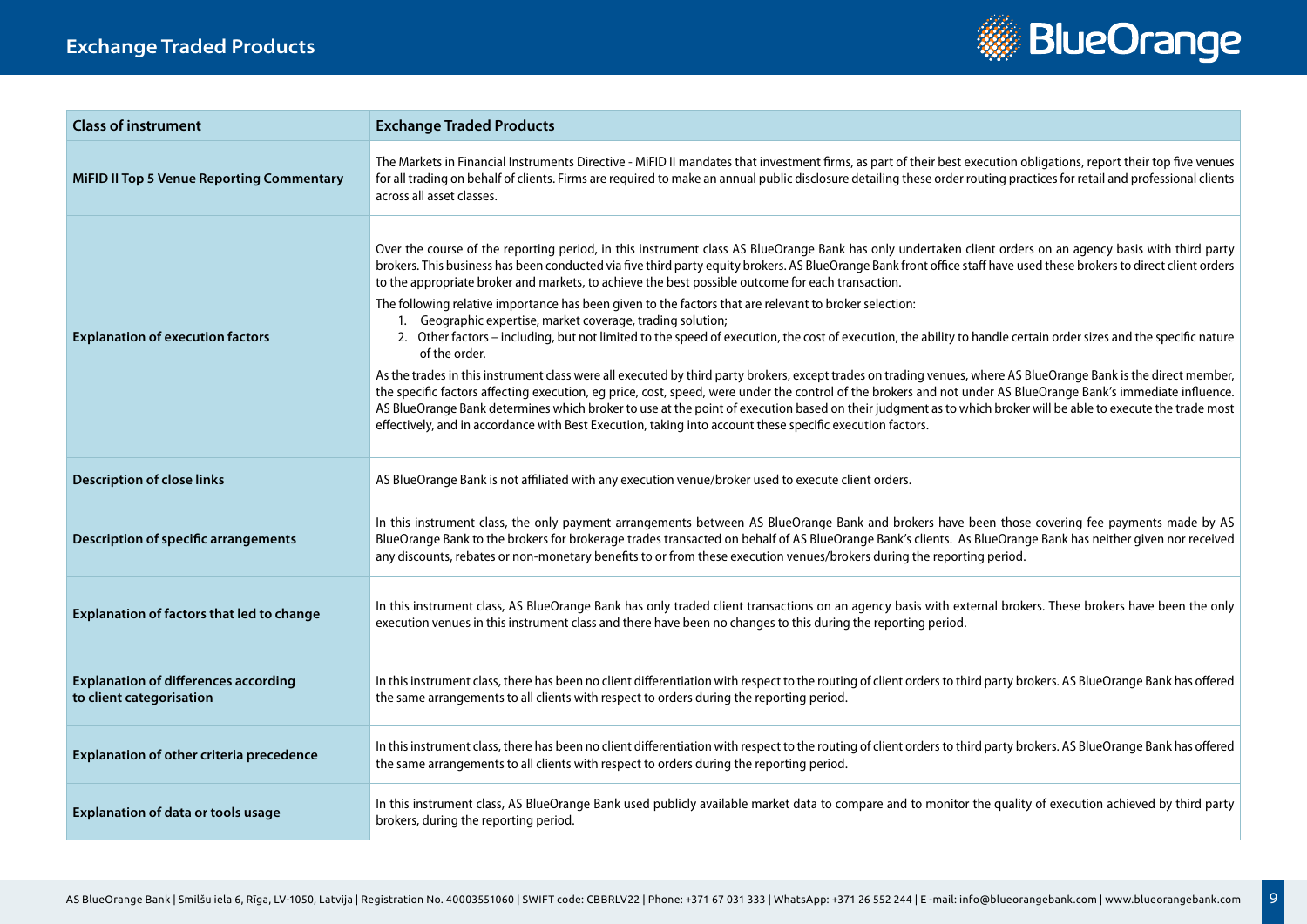

| <b>Class of Instrument</b>                         | <b>Currency derivatives - Future</b><br>and Options admitted to<br>trading on a trading venue |
|----------------------------------------------------|-----------------------------------------------------------------------------------------------|
| <b>Client status</b>                               | <b>Professional Clients</b>                                                                   |
| Notification if <1 average trade per bussiness day |                                                                                               |

| Top five execution brokers ranked in terms of trading | <b>Proportion of volume traded as a</b> | Proportion of orders executed as  | Percentage of  | <b>Percentage of</b> | <b>Directed</b> |
|-------------------------------------------------------|-----------------------------------------|-----------------------------------|----------------|----------------------|-----------------|
| volumes (descending order)                            | percentage of total in that class       | percentage of total in that class | passive orders | aggressive orders    | orders          |
|                                                       |                                         |                                   |                |                      |                 |

| <b>Class of Instrument</b>                         | <b>Currency derivatives - Future</b><br>and Options admitted to<br>trading on a trading venue |
|----------------------------------------------------|-----------------------------------------------------------------------------------------------|
| <b>Client status</b>                               | <b>Retail Clients</b>                                                                         |
| Notification if <1 average trade per bussiness day |                                                                                               |

| Top five execution brokers ranked in terms of trading<br>volumes (descending order) | <b>Proportion of volume traded as a</b><br>percentage of total in that class | Proportion of orders executed as<br>percentage of total in that class | Percentage of<br><b>passive orders</b> | Percentage of<br>aggressive orders | <b>Directed</b><br>orders |
|-------------------------------------------------------------------------------------|------------------------------------------------------------------------------|-----------------------------------------------------------------------|----------------------------------------|------------------------------------|---------------------------|
| ED&F MAN CAPITAL MARKETS LIMITED -<br>GKS4XBH2YSEYMX83N473                          | 100.00%                                                                      | 100.00%                                                               | 51.43%                                 | 48.57%                             | 0%                        |
|                                                                                     |                                                                              |                                                                       |                                        |                                    |                           |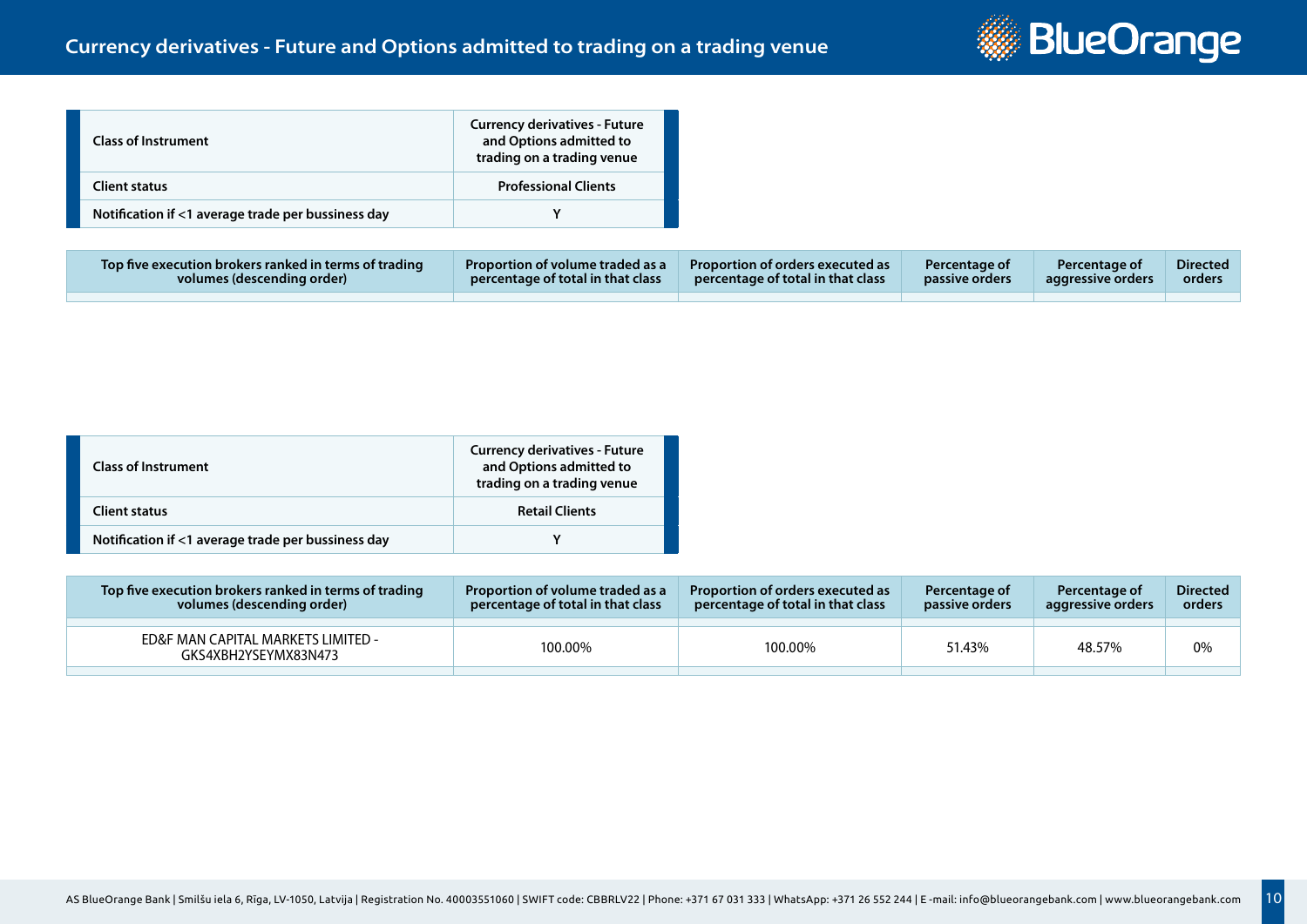

| <b>Class of instrument</b>                                              | Currency derivatives - Future and Options admitted to trading on a trading venue                                                                                                                                                                                                                                                                                                                                                                                                                                                                                                                                                                                                                                                                                                                                                                                                                                                                                                                                                                                                                                                                                                                                                                                                                                                                                                                                                                                       |
|-------------------------------------------------------------------------|------------------------------------------------------------------------------------------------------------------------------------------------------------------------------------------------------------------------------------------------------------------------------------------------------------------------------------------------------------------------------------------------------------------------------------------------------------------------------------------------------------------------------------------------------------------------------------------------------------------------------------------------------------------------------------------------------------------------------------------------------------------------------------------------------------------------------------------------------------------------------------------------------------------------------------------------------------------------------------------------------------------------------------------------------------------------------------------------------------------------------------------------------------------------------------------------------------------------------------------------------------------------------------------------------------------------------------------------------------------------------------------------------------------------------------------------------------------------|
| <b>MiFID II Top 5 Venue Reporting Commentary</b>                        | The Markets in Financial Instruments Directive - MiFID II mandates that investment firms, as part of their best execution obligations, report their top five venues<br>for all trading on behalf of clients. Firms are required to make an annual public disclosure detailing these order routing practices for retail and professional clients<br>across all asset classes.                                                                                                                                                                                                                                                                                                                                                                                                                                                                                                                                                                                                                                                                                                                                                                                                                                                                                                                                                                                                                                                                                           |
| <b>Explanation of execution factors</b>                                 | Over the course of the reporting period, in this instrument class AS BlueOrange Bank has only undertaken client orders on an agency basis with third party<br>brokers. This business has been conducted via third party brokers, who specialized in exchange-traded derivatives trading. AS BlueOrange Bank front office staff<br>have used these brokers to direct client orders to the appropriate broker and markets, to achieve the best possible outcome for each transaction.<br>The following relative importance has been given to the factors that are relevant to broker selection:<br>1. Geographic expertise, market coverage, trading solution;<br>2. Other factors - including, but not limited to the speed of execution, the cost of execution, the ability to handle certain order sizes and the specific nature<br>of the order.<br>As the trades in this instrument class were all executed by third party brokers, except trades on trading venues, where AS BlueOrange Bank is the direct member,<br>the specific factors affecting execution, eg price, cost, speed, were under the control of the brokers and not under AS BlueOrange Bank's immediate influence.<br>AS BlueOrange Bank determines which broker to use at the point of execution based on their judgment as to which broker will be able to execute the trade most<br>effectively, and in accordance with Best Execution, taking into account these specific execution factors. |
| <b>Description of close links</b>                                       | AS BlueOrange Bank is not affiliated with any execution venue/broker used to execute client orders.                                                                                                                                                                                                                                                                                                                                                                                                                                                                                                                                                                                                                                                                                                                                                                                                                                                                                                                                                                                                                                                                                                                                                                                                                                                                                                                                                                    |
| <b>Description of specific arrangements</b>                             | In this instrument class, the only payment arrangements between AS BlueOrange Bank and brokers have been those covering fee payments made by AS<br>BlueOrange Bank to the brokers for brokerage trades transacted on behalf of AS BlueOrange Bank's clients. As BlueOrange Bank has neither given nor received<br>any discounts, rebates or non-monetary benefits to or from these execution venues/brokers during the reporting period.                                                                                                                                                                                                                                                                                                                                                                                                                                                                                                                                                                                                                                                                                                                                                                                                                                                                                                                                                                                                                               |
| <b>Explanation of factors that led to change</b>                        | In this instrument class, AS BlueOrange Bank has only traded client transactions on an agency basis with external brokers. These brokers have been the only<br>execution venues in this instrument class and there have been no changes to this during the reporting period.                                                                                                                                                                                                                                                                                                                                                                                                                                                                                                                                                                                                                                                                                                                                                                                                                                                                                                                                                                                                                                                                                                                                                                                           |
| <b>Explanation of differences according</b><br>to client categorisation | In this instrument class, there has been no client differentiation with respect to the routing of client orders to third party brokers. AS BlueOrange Bank has offered<br>the same arrangements to all clients with respect to orders during the reporting period.                                                                                                                                                                                                                                                                                                                                                                                                                                                                                                                                                                                                                                                                                                                                                                                                                                                                                                                                                                                                                                                                                                                                                                                                     |
| Explanation of other criteria precedence                                | In this instrument class, no criteria were given precedence other than as specified above (see 'Explanation of execution factors'), to deliver the best possible result<br>in terms of the total consideration to the client, during the reporting period.                                                                                                                                                                                                                                                                                                                                                                                                                                                                                                                                                                                                                                                                                                                                                                                                                                                                                                                                                                                                                                                                                                                                                                                                             |
| <b>Explanation of data or tools usage</b>                               | In this instrument class, AS BlueOrange Bank used publicly available market data to compare and to monitor the quality of execution achieved by third party<br>brokers, during the reporting period.                                                                                                                                                                                                                                                                                                                                                                                                                                                                                                                                                                                                                                                                                                                                                                                                                                                                                                                                                                                                                                                                                                                                                                                                                                                                   |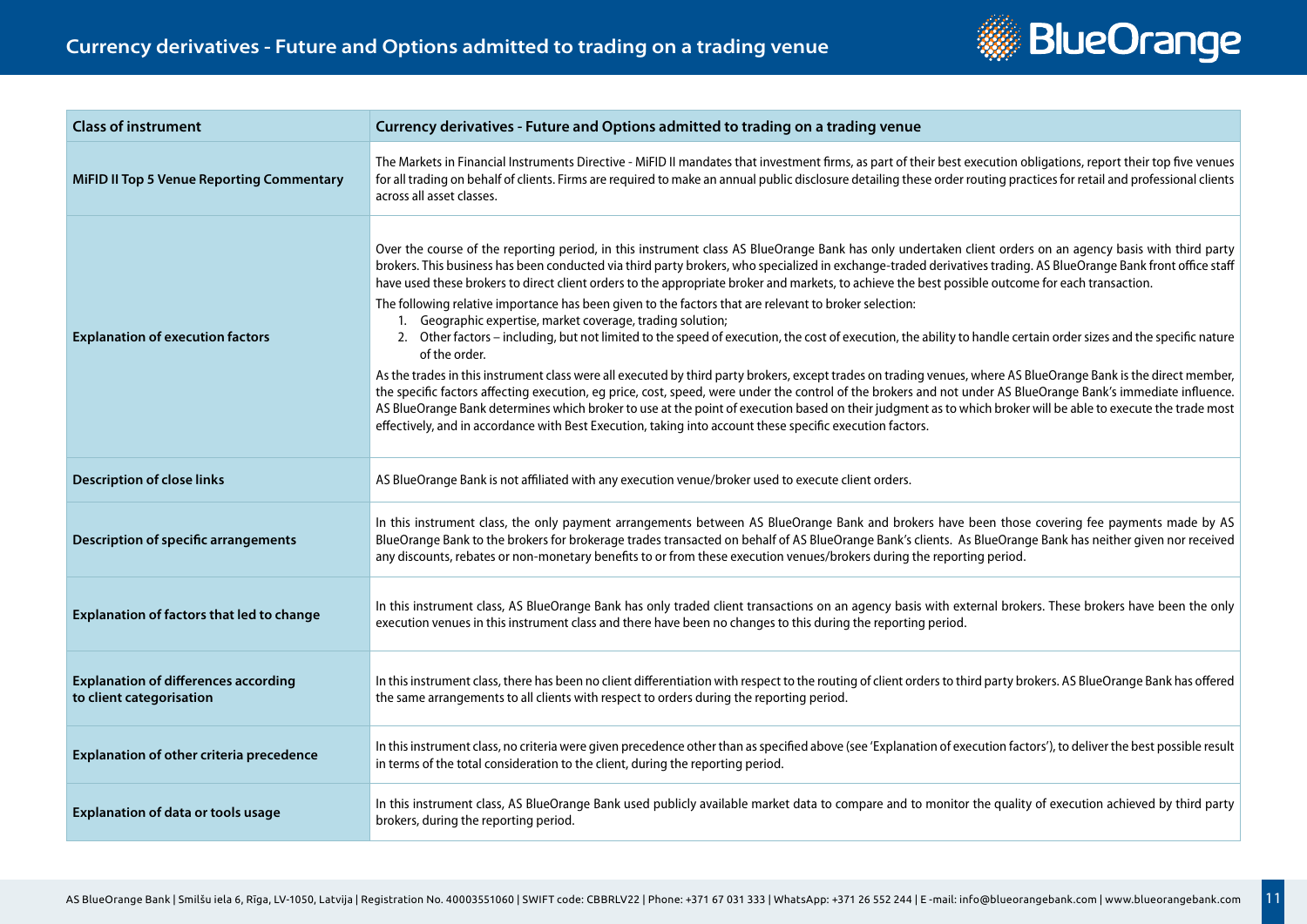

| <b>Class of Instrument</b>                         | Currency derivatives - swaps,<br>forwards, and other currency<br>derivatives |
|----------------------------------------------------|------------------------------------------------------------------------------|
| Client status                                      | <b>Professional Clients /</b><br><b>Retail Clients</b>                       |
| Notification if <1 average trade per bussiness day |                                                                              |

| Top five execution brokers ranked in terms of trading<br>volumes (descending order) | <b>Proportion of volume traded as a</b><br>percentage of total in that class | Proportion of orders executed as<br>percentage of total in that class | Percentage of<br><b>passive orders</b> | Percentage of<br>aggressive orders | <b>Directed</b><br>orders |
|-------------------------------------------------------------------------------------|------------------------------------------------------------------------------|-----------------------------------------------------------------------|----------------------------------------|------------------------------------|---------------------------|
|                                                                                     |                                                                              |                                                                       |                                        |                                    |                           |
| AS BLUEORANGE BANK - 54930080G2M7EJ097A27                                           | 100.00%                                                                      | 100.00%                                                               | 0.00%                                  | 100.00%                            | 0%                        |
|                                                                                     |                                                                              |                                                                       |                                        |                                    |                           |

| <b>Class of instrument</b>                                              | Currency derivatives - swaps, forwards, and other currency derivatives                                                                                                                                                                                                                                                                                                       |
|-------------------------------------------------------------------------|------------------------------------------------------------------------------------------------------------------------------------------------------------------------------------------------------------------------------------------------------------------------------------------------------------------------------------------------------------------------------|
| <b>MiFID II Top 5 Venue Reporting Commentary</b>                        | The Markets in Financial Instruments Directive - MiFID II mandates that investment firms, as part of their best execution obligations, report their top five venues<br>for all trading on behalf of clients. Firms are required to make an annual public disclosure detailing these order routing practices for retail and professional clients<br>across all asset classes. |
| <b>Explanation of execution factors</b>                                 | Over the course of the reporting period, all orders in this instrument class are executed through AS BlueOrange Bank. AS BlueOrange Bank is acting as an<br>execution venue and trades are executed off exchange.<br>For information on the importance given to execution factors please see AS BlueOrange Bank Order Execution Policy.                                      |
| Description of close links                                              | N/A                                                                                                                                                                                                                                                                                                                                                                          |
| Description of specific arrangements                                    | N/A                                                                                                                                                                                                                                                                                                                                                                          |
| <b>Explanation of factors that led to change</b>                        | AS BlueOrange Bank confirms that no changes have occured in execution in this instrument class during 2020.                                                                                                                                                                                                                                                                  |
| <b>Explanation of differences according</b><br>to client categorisation | In this instrument class, there has been no client differentiation depending on client categorisation with respect to the execution of client orders. AS BlueOrange<br>Bank has offered the same arrangements to all clients with respect to orders with this class instruments during the reporting period.                                                                 |
| Explanation of other criteria precedence                                | In this instrument class, no criteria were given precedence other than as specified above (see 'Explanation of execution factors'), to deliver the best possible result<br>in terms of the total consideration to the client, during the reporting period.                                                                                                                   |
| Explanation of data or tools usage                                      | In this instrument class, AS BlueOrange Bank used publicly available market data to compare and to monitor the quality of execution achieved during the<br>reporting period.                                                                                                                                                                                                 |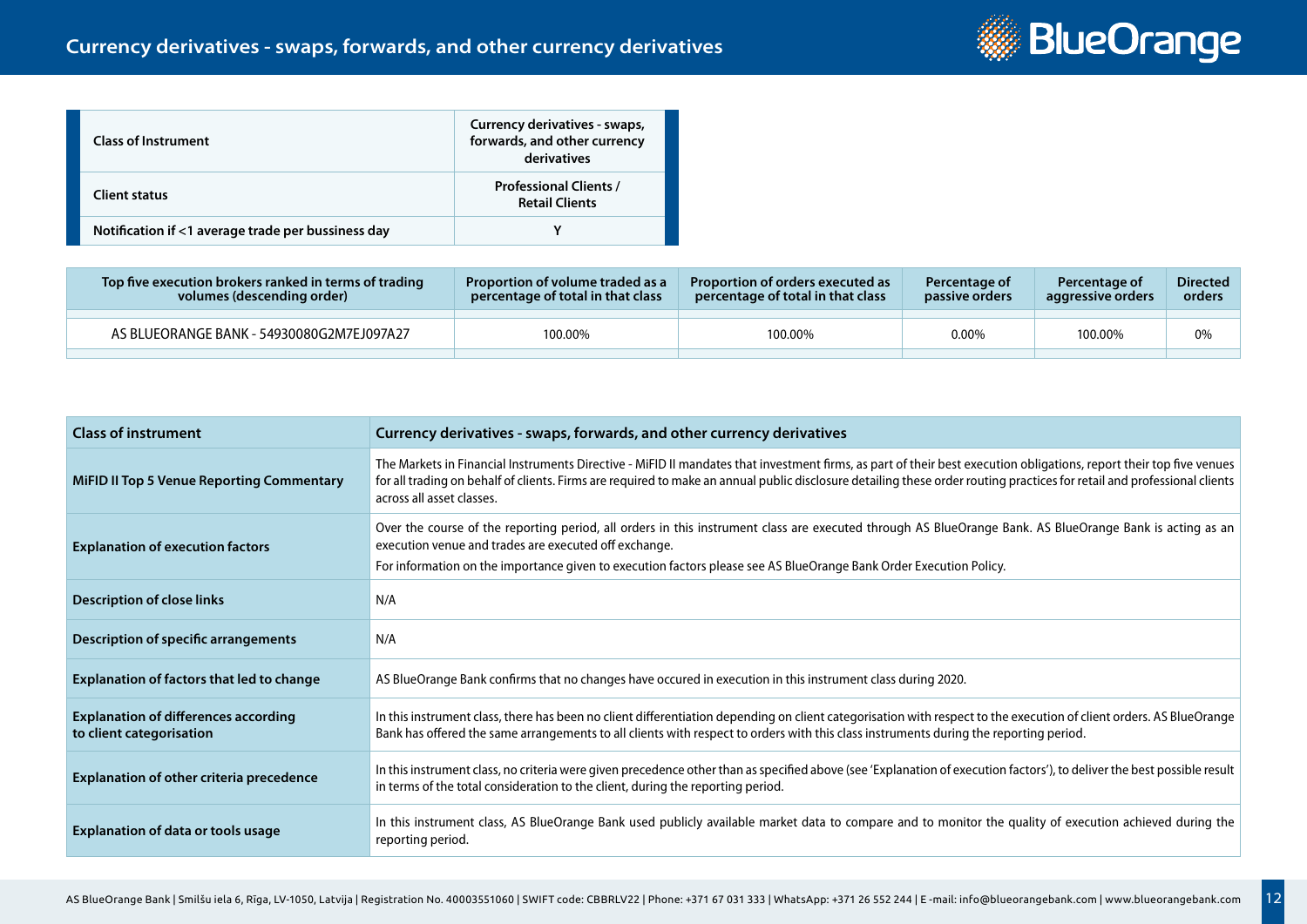

| <b>Class of Instrument</b>                         | <b>Credit derivatives - Futures</b><br>and Options Admitted to<br>trading on a trading venue |
|----------------------------------------------------|----------------------------------------------------------------------------------------------|
| Client status                                      | <b>Professional Clients</b>                                                                  |
| Notification if <1 average trade per bussiness day |                                                                                              |

| Top five execution brokers ranked in terms of trading<br>volumes (descending order) | Proportion of volume traded as a<br>percentage of total in that class | Proportion of orders executed as<br>percentage of total in that class | Percentage of<br>passive orders | <b>Percentage of</b><br>aggressive orders | <b>Directed</b><br>orders |
|-------------------------------------------------------------------------------------|-----------------------------------------------------------------------|-----------------------------------------------------------------------|---------------------------------|-------------------------------------------|---------------------------|
| AS BlueOrange Bank does not deal with this instrument class                         |                                                                       |                                                                       |                                 |                                           |                           |
|                                                                                     |                                                                       |                                                                       |                                 |                                           |                           |

| <b>Class of Instrument</b>                         | <b>Credit derivatives - Futures</b><br>and Options Admitted to<br>trading on a trading venue |
|----------------------------------------------------|----------------------------------------------------------------------------------------------|
| <b>Client status</b>                               | <b>Retail Clients</b>                                                                        |
| Notification if <1 average trade per bussiness day |                                                                                              |

| Top five execution brokers ranked in terms of trading<br>volumes (descending order) | <b>Proportion of volume traded as a</b><br>percentage of total in that class | <b>Proportion of orders executed as</b><br>percentage of total in that class | Percentage of<br>passive orders | Percentage of<br>aggressive orders | <b>Directed</b><br>orders |
|-------------------------------------------------------------------------------------|------------------------------------------------------------------------------|------------------------------------------------------------------------------|---------------------------------|------------------------------------|---------------------------|
| AS BlueOrange Bank does not deal with this instrument class                         |                                                                              |                                                                              |                                 |                                    |                           |
|                                                                                     |                                                                              |                                                                              |                                 |                                    |                           |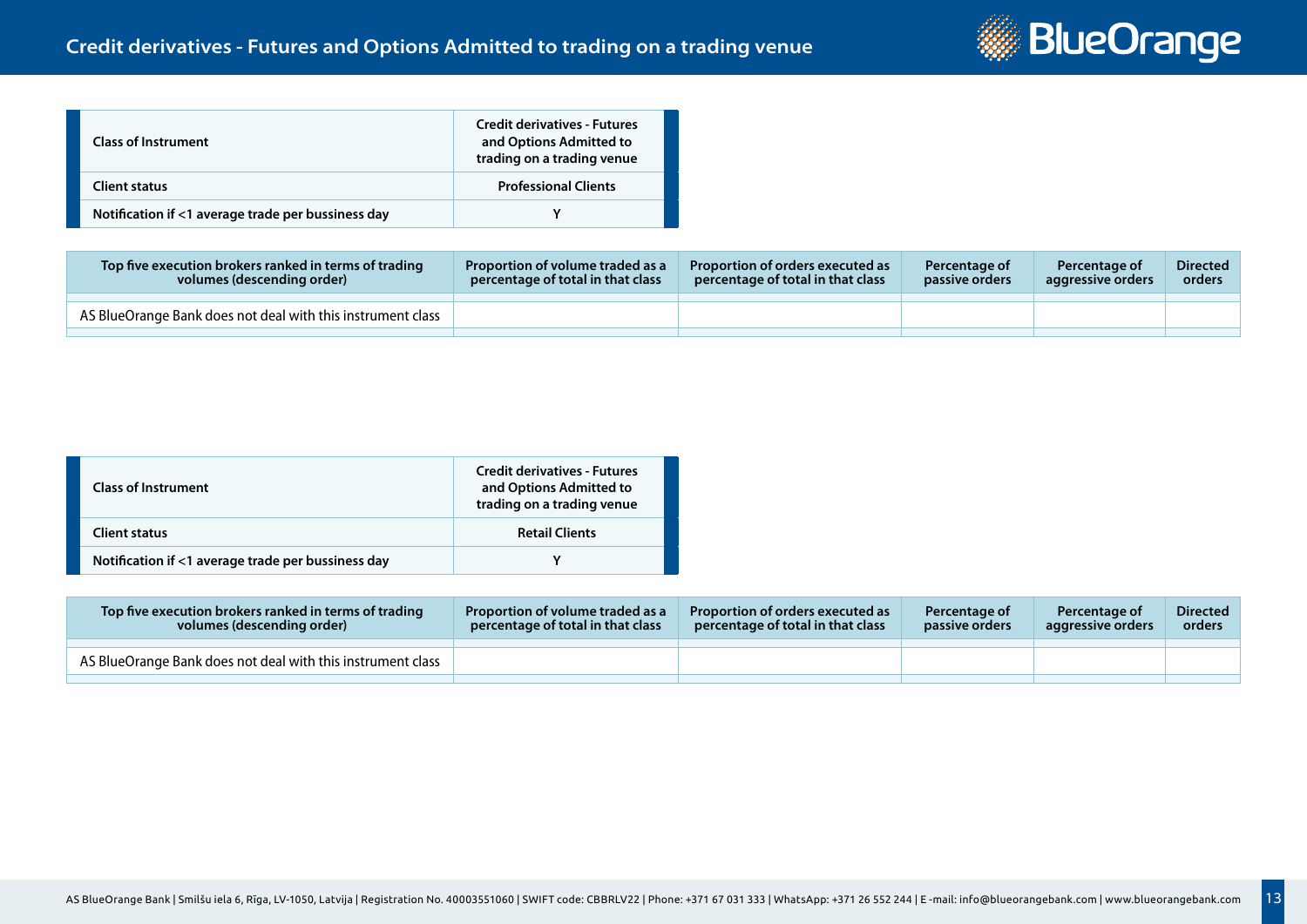

| <b>Class of instrument</b>                                              | <b>Credit Derivatives</b>                                                                                                                                                                                                                                                                                                                                                                                                                                                                                                                                                                                                                                                                                                                                                                                                                                                                                                                                                                                                                                                                                                                                                                                                                                                                                                                                                                                                                                              |
|-------------------------------------------------------------------------|------------------------------------------------------------------------------------------------------------------------------------------------------------------------------------------------------------------------------------------------------------------------------------------------------------------------------------------------------------------------------------------------------------------------------------------------------------------------------------------------------------------------------------------------------------------------------------------------------------------------------------------------------------------------------------------------------------------------------------------------------------------------------------------------------------------------------------------------------------------------------------------------------------------------------------------------------------------------------------------------------------------------------------------------------------------------------------------------------------------------------------------------------------------------------------------------------------------------------------------------------------------------------------------------------------------------------------------------------------------------------------------------------------------------------------------------------------------------|
| <b>MiFID II Top 5 Venue Reporting Commentary</b>                        | The Markets in Financial Instruments Directive - MiFID II mandates that investment firms, as part of their best execution obligations, report their top five venues<br>for all trading on behalf of clients. Firms are required to make an annual public disclosure detailing these order routing practices for retail and professional clients<br>across all asset classes.                                                                                                                                                                                                                                                                                                                                                                                                                                                                                                                                                                                                                                                                                                                                                                                                                                                                                                                                                                                                                                                                                           |
| <b>Explanation of execution factors</b>                                 | Over the course of the reporting period, in this instrument class AS BlueOrange Bank has only undertaken client orders on an agency basis with third party<br>brokers. This business has been conducted via third party brokers, who specialized in exchange-traded derivatives trading. AS BlueOrange Bank front office staff<br>have used these brokers to direct client orders to the appropriate broker and markets, to achieve the best possible outcome for each transaction.<br>The following relative importance has been given to the factors that are relevant to broker selection:<br>1. Geographic expertise, market coverage, trading solution;<br>2. Other factors - including, but not limited to the speed of execution, the cost of execution, the ability to handle certain order sizes and the specific nature<br>of the order.<br>As the trades in this instrument class were all executed by third party brokers, except trades on trading venues, where AS BlueOrange Bank is the direct member,<br>the specific factors affecting execution, eg price, cost, speed, were under the control of the brokers and not under AS BlueOrange Bank's immediate influence.<br>AS BlueOrange Bank determines which broker to use at the point of execution based on their judgment as to which broker will be able to execute the trade most<br>effectively, and in accordance with Best Execution, taking into account these specific execution factors. |
| <b>Description of close links</b>                                       | AS BlueOrange Bank is not affiliated with any execution venue/broker used to execute client orders.                                                                                                                                                                                                                                                                                                                                                                                                                                                                                                                                                                                                                                                                                                                                                                                                                                                                                                                                                                                                                                                                                                                                                                                                                                                                                                                                                                    |
| <b>Description of specific arrangements</b>                             | In this instrument class, the only payment arrangements between AS BlueOrange Bank and brokers have been those covering fee payments made by AS<br>BlueOrange Bank to the brokers for brokerage trades transacted on behalf of AS BlueOrange Bank's clients. As BlueOrange Bank has neither given nor received<br>any discounts, rebates or non-monetary benefits to or from these execution venues/brokers during the reporting period.                                                                                                                                                                                                                                                                                                                                                                                                                                                                                                                                                                                                                                                                                                                                                                                                                                                                                                                                                                                                                               |
| Explanation of factors that led to change                               | In this instrument class, AS BlueOrange Bank has only traded client transactions on an agency basis with external brokers. These brokers have been the only<br>execution venues in this instrument class and there have been no changes to this during the reporting period.                                                                                                                                                                                                                                                                                                                                                                                                                                                                                                                                                                                                                                                                                                                                                                                                                                                                                                                                                                                                                                                                                                                                                                                           |
| <b>Explanation of differences according</b><br>to client categorisation | In this instrument class, there has been no client differentiation with respect to the routing of client orders to third party brokers. AS BlueOrange Bank has offered<br>the same arrangements to all clients with respect to orders during the reporting period.                                                                                                                                                                                                                                                                                                                                                                                                                                                                                                                                                                                                                                                                                                                                                                                                                                                                                                                                                                                                                                                                                                                                                                                                     |
| Explanation of other criteria precedence                                | In this instrument class, no criteria were given precedence other than as specified above (see 'Explanation of execution factors'), to deliver the best possible result<br>in terms of the total consideration to the client, during the reporting period.                                                                                                                                                                                                                                                                                                                                                                                                                                                                                                                                                                                                                                                                                                                                                                                                                                                                                                                                                                                                                                                                                                                                                                                                             |
| <b>Explanation of data or tools usage</b>                               | In this instrument class, AS BlueOrange Bank used publicly available market data to compare and to monitor the quality of execution achieved by third party<br>brokers, during the reporting period.                                                                                                                                                                                                                                                                                                                                                                                                                                                                                                                                                                                                                                                                                                                                                                                                                                                                                                                                                                                                                                                                                                                                                                                                                                                                   |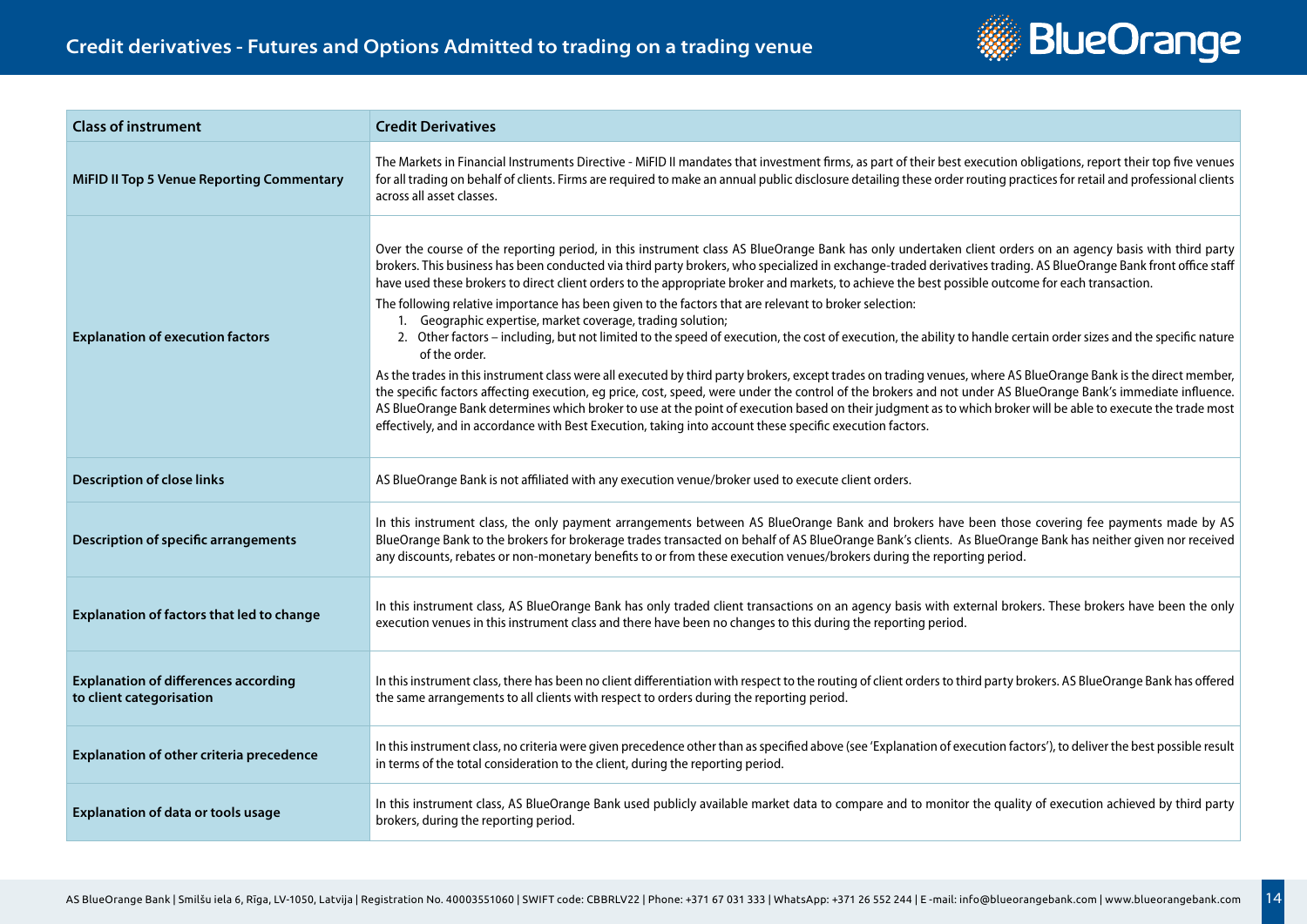

| <b>Class of Instrument</b>                         | <b>Equity derivative - Futures</b><br>and Options Admitted to<br>trading on a trading venue |
|----------------------------------------------------|---------------------------------------------------------------------------------------------|
| <b>Client status</b>                               | <b>Professional Clients</b>                                                                 |
| Notification if <1 average trade per bussiness day |                                                                                             |

| Top five execution brokers ranked in terms of trading<br>volumes (descending order) | Proportion of volume traded as a<br>percentage of total in that class | Proportion of orders executed as<br>percentage of total in that class | Percentage of<br>passive orders | Percentage of<br>aggressive orders | <b>Directed</b><br>orders |
|-------------------------------------------------------------------------------------|-----------------------------------------------------------------------|-----------------------------------------------------------------------|---------------------------------|------------------------------------|---------------------------|
| INTERACTIVE BROKERS LLC - 50OBSE5T5521O6SMZR28                                      | 72.81%                                                                | 65.38%                                                                | 45.10%                          | 54.90%                             | 0%                        |
| RJ O/BRIEN LTD - 549300OHLZ0RR2TSKH90                                               | 27.19%                                                                | 34.62%                                                                | 85.19%                          | 14.81%                             | 0%                        |

| <b>Class of Instrument</b>                         | <b>Equity derivative - Futures</b><br>and Options Admitted to<br>trading on a trading venue |
|----------------------------------------------------|---------------------------------------------------------------------------------------------|
| Client status                                      | <b>Retail Clients</b>                                                                       |
| Notification if <1 average trade per bussiness day | N                                                                                           |

| Top five execution brokers ranked in terms of<br>trading volumes (descending order) | Proportion of volume traded as a<br>percentage of total in that class | Proportion of orders executed as<br>percentage of total in that class | Percentage of<br>passive orders | Percentage of<br>aggressive orders | <b>Directed</b><br>orders |
|-------------------------------------------------------------------------------------|-----------------------------------------------------------------------|-----------------------------------------------------------------------|---------------------------------|------------------------------------|---------------------------|
|                                                                                     |                                                                       |                                                                       |                                 |                                    |                           |
| ED&F MAN CAPITAL MARKETS LIMITED -<br>GKS4XBH2YSEYMX83N473                          | 97.30%                                                                | 50.46%                                                                | 11.09%                          | 88.91%                             | 0%                        |
| INTERACTIVE BROKERS LLC -<br>50OBSE5T5521O6SMZR28                                   | 2.70%                                                                 | 49.54%                                                                | 43.94%                          | 56.06%                             | 0%                        |
|                                                                                     |                                                                       |                                                                       |                                 |                                    |                           |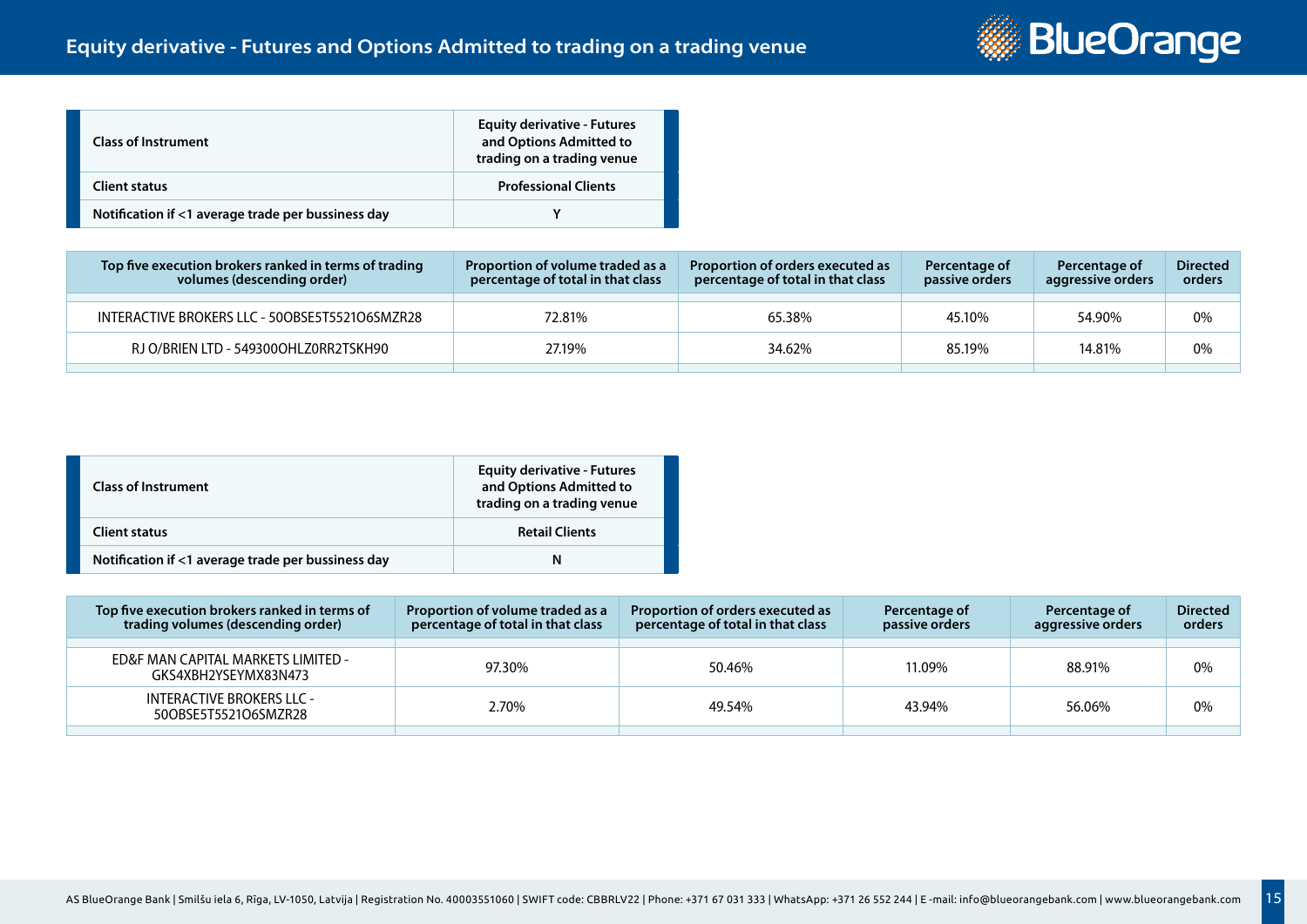

| <b>Class of instrument</b>                                              | <b>Equity derivative</b>                                                                                                                                                                                                                                                                                                                                                                                                                                                                                                                                                                                                                                                                                                                                                                                                                                                                                                                                                                                                                                                                                                                                                                                                                                                                                                                                                                                                                                               |
|-------------------------------------------------------------------------|------------------------------------------------------------------------------------------------------------------------------------------------------------------------------------------------------------------------------------------------------------------------------------------------------------------------------------------------------------------------------------------------------------------------------------------------------------------------------------------------------------------------------------------------------------------------------------------------------------------------------------------------------------------------------------------------------------------------------------------------------------------------------------------------------------------------------------------------------------------------------------------------------------------------------------------------------------------------------------------------------------------------------------------------------------------------------------------------------------------------------------------------------------------------------------------------------------------------------------------------------------------------------------------------------------------------------------------------------------------------------------------------------------------------------------------------------------------------|
| <b>MiFID II Top 5 Venue Reporting Commentary</b>                        | The Markets in Financial Instruments Directive - MiFID II mandates that investment firms, as part of their best execution obligations, report their top five venues<br>for all trading on behalf of clients. Firms are required to make an annual public disclosure detailing these order routing practices for retail and professional clients<br>across all asset classes.                                                                                                                                                                                                                                                                                                                                                                                                                                                                                                                                                                                                                                                                                                                                                                                                                                                                                                                                                                                                                                                                                           |
| <b>Explanation of execution factors</b>                                 | Over the course of the reporting period, in this instrument class AS BlueOrange Bank has only undertaken client orders on an agency basis with third party<br>brokers. This business has been conducted via third party brokers, who specialized in exchange-traded derivatives trading. AS BlueOrange Bank front office staff<br>have used these brokers to direct client orders to the appropriate broker and markets, to achieve the best possible outcome for each transaction.<br>The following relative importance has been given to the factors that are relevant to broker selection:<br>1. Geographic expertise, market coverage, trading solution;<br>2. Other factors - including, but not limited to the speed of execution, the cost of execution, the ability to handle certain order sizes and the specific nature<br>of the order.<br>As the trades in this instrument class were all executed by third party brokers, except trades on trading venues, where AS BlueOrange Bank is the direct member,<br>the specific factors affecting execution, eg price, cost, speed, were under the control of the brokers and not under AS BlueOrange Bank's immediate influence.<br>AS BlueOrange Bank determines which broker to use at the point of execution based on their judgment as to which broker will be able to execute the trade most<br>effectively, and in accordance with Best Execution, taking into account these specific execution factors. |
| <b>Description of close links</b>                                       | AS BlueOrange Bank is not affiliated with any execution venue/broker used to execute client orders.                                                                                                                                                                                                                                                                                                                                                                                                                                                                                                                                                                                                                                                                                                                                                                                                                                                                                                                                                                                                                                                                                                                                                                                                                                                                                                                                                                    |
| <b>Description of specific arrangements</b>                             | In this instrument class, the only payment arrangements between AS BlueOrange Bank and brokers have been those covering fee payments made by AS<br>BlueOrange Bank to the brokers for brokerage trades transacted on behalf of AS BlueOrange Bank's clients. As BlueOrange Bank has neither given nor received<br>any discounts, rebates or non-monetary benefits to or from these execution venues/brokers during the reporting period.                                                                                                                                                                                                                                                                                                                                                                                                                                                                                                                                                                                                                                                                                                                                                                                                                                                                                                                                                                                                                               |
| <b>Explanation of factors that led to change</b>                        | In this instrument class, AS BlueOrange Bank has only traded client transactions on an agency basis with external brokers. These brokers have been the only<br>execution venues in this instrument class and there have been no changes to this during the reporting period.                                                                                                                                                                                                                                                                                                                                                                                                                                                                                                                                                                                                                                                                                                                                                                                                                                                                                                                                                                                                                                                                                                                                                                                           |
| <b>Explanation of differences according</b><br>to client categorisation | In this instrument class, there has been no client differentiation with respect to the routing of client orders to third party brokers. AS BlueOrange Bank has offered<br>the same arrangements to all clients with respect to orders during the reporting period.                                                                                                                                                                                                                                                                                                                                                                                                                                                                                                                                                                                                                                                                                                                                                                                                                                                                                                                                                                                                                                                                                                                                                                                                     |
| Explanation of other criteria precedence                                | In this instrument class, no criteria were given precedence other than as specified above (see 'Explanation of execution factors'), to deliver the best possible result<br>in terms of the total consideration to the client, during the reporting period.                                                                                                                                                                                                                                                                                                                                                                                                                                                                                                                                                                                                                                                                                                                                                                                                                                                                                                                                                                                                                                                                                                                                                                                                             |
| <b>Explanation of data or tools usage</b>                               | In this instrument class, AS BlueOrange Bank used publicly available market data to compare and to monitor the quality of execution achieved by third party<br>brokers, during the reporting period.                                                                                                                                                                                                                                                                                                                                                                                                                                                                                                                                                                                                                                                                                                                                                                                                                                                                                                                                                                                                                                                                                                                                                                                                                                                                   |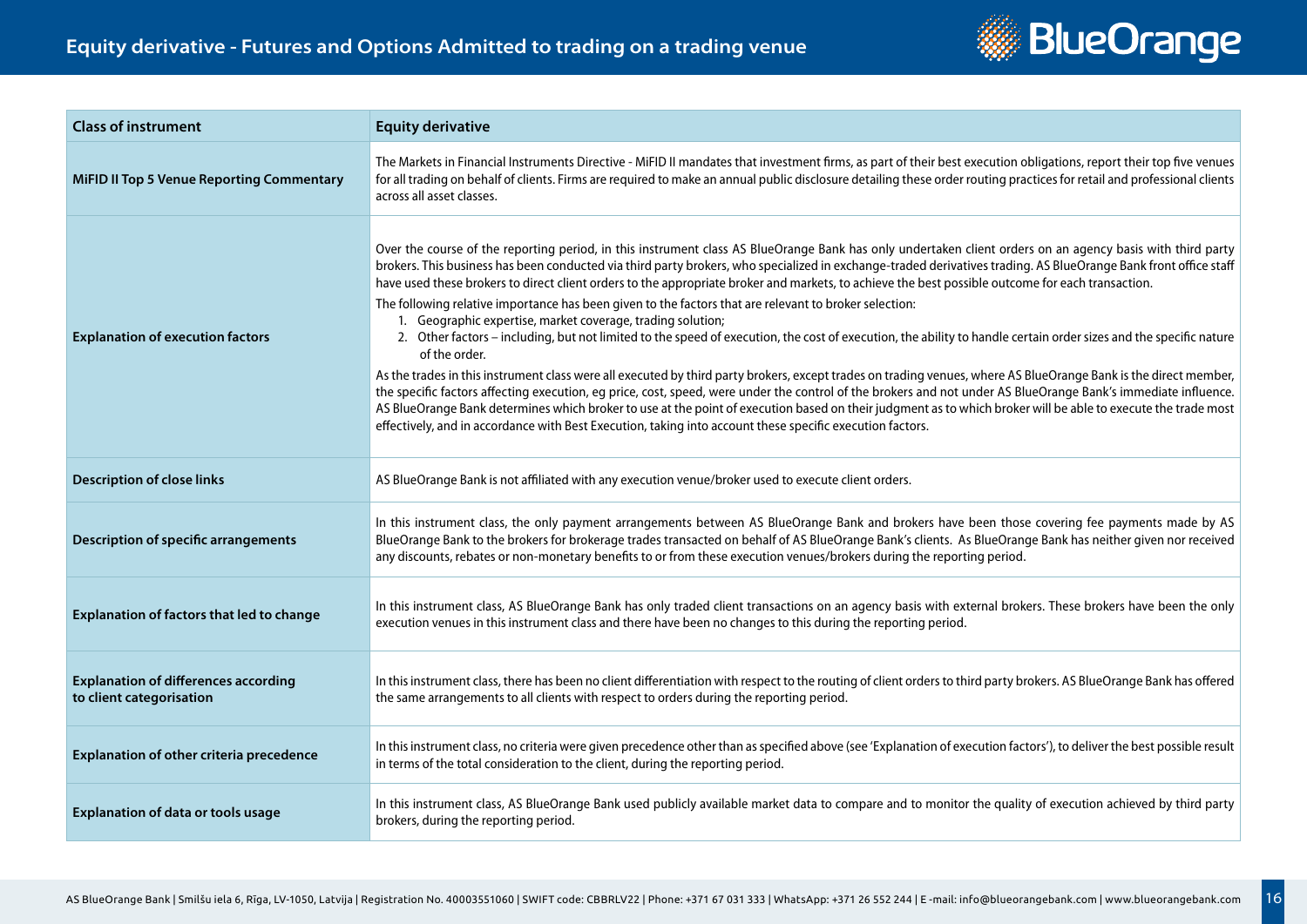

| <b>Class of Instrument</b>                         | <b>Commodity derivative - Futures</b><br>and Options Admitted to trading<br>on a trading venue |
|----------------------------------------------------|------------------------------------------------------------------------------------------------|
| <b>Client status</b>                               | <b>Professional Clients</b>                                                                    |
| Notification if <1 average trade per bussiness day | N                                                                                              |

| Top five execution brokers ranked in terms of trading<br>volumes (descending order) | <b>Proportion of volume traded as a</b><br>percentage of total in that class | <b>Proportion of orders executed as</b><br>percentage of total in that class | Percentage of<br>passive orders | Percentage of<br>aggressive orders | <b>Directed</b><br>orders |
|-------------------------------------------------------------------------------------|------------------------------------------------------------------------------|------------------------------------------------------------------------------|---------------------------------|------------------------------------|---------------------------|
|                                                                                     |                                                                              |                                                                              |                                 |                                    |                           |
| INTERACTIVE BROKERS LLC - 50OBSE5T5521O6SMZR28                                      | 100.00%                                                                      | 100.00%                                                                      | 66.670000%                      | 33.33%                             | $0.00\%$                  |
|                                                                                     |                                                                              |                                                                              |                                 |                                    |                           |

| <b>Class of Instrument</b>                         | <b>Commodity derivative - Futures</b><br>and Options Admitted to trading<br>on a trading venue |
|----------------------------------------------------|------------------------------------------------------------------------------------------------|
| <b>Client status</b>                               | <b>Retail Clients</b>                                                                          |
| Notification if <1 average trade per bussiness day | N                                                                                              |

| Top five execution brokers ranked in terms of<br>trading volumes (descending order) | Proportion of volume traded as a<br>percentage of total in that class | Proportion of orders executed as<br>percentage of total in that class | Percentage of<br>passive orders | Percentage of<br>aggressive orders | <b>Directed</b><br>orders |
|-------------------------------------------------------------------------------------|-----------------------------------------------------------------------|-----------------------------------------------------------------------|---------------------------------|------------------------------------|---------------------------|
| ED&F MAN CAPITAL MARKETS LIMITED -<br>GKS4XBH2YSEYMX83N473                          | 99.89%                                                                | 99.51%                                                                | 38.25%                          | 61.75%                             | 0.00%                     |
| <b>INTERACTIVE BROKERS LLC -</b><br>50OBSE5T5521O6SMZR28                            | 0.11%                                                                 | 0.49%                                                                 | 66.67%                          | 33.33%                             | $0.00\%$                  |
|                                                                                     |                                                                       |                                                                       |                                 |                                    |                           |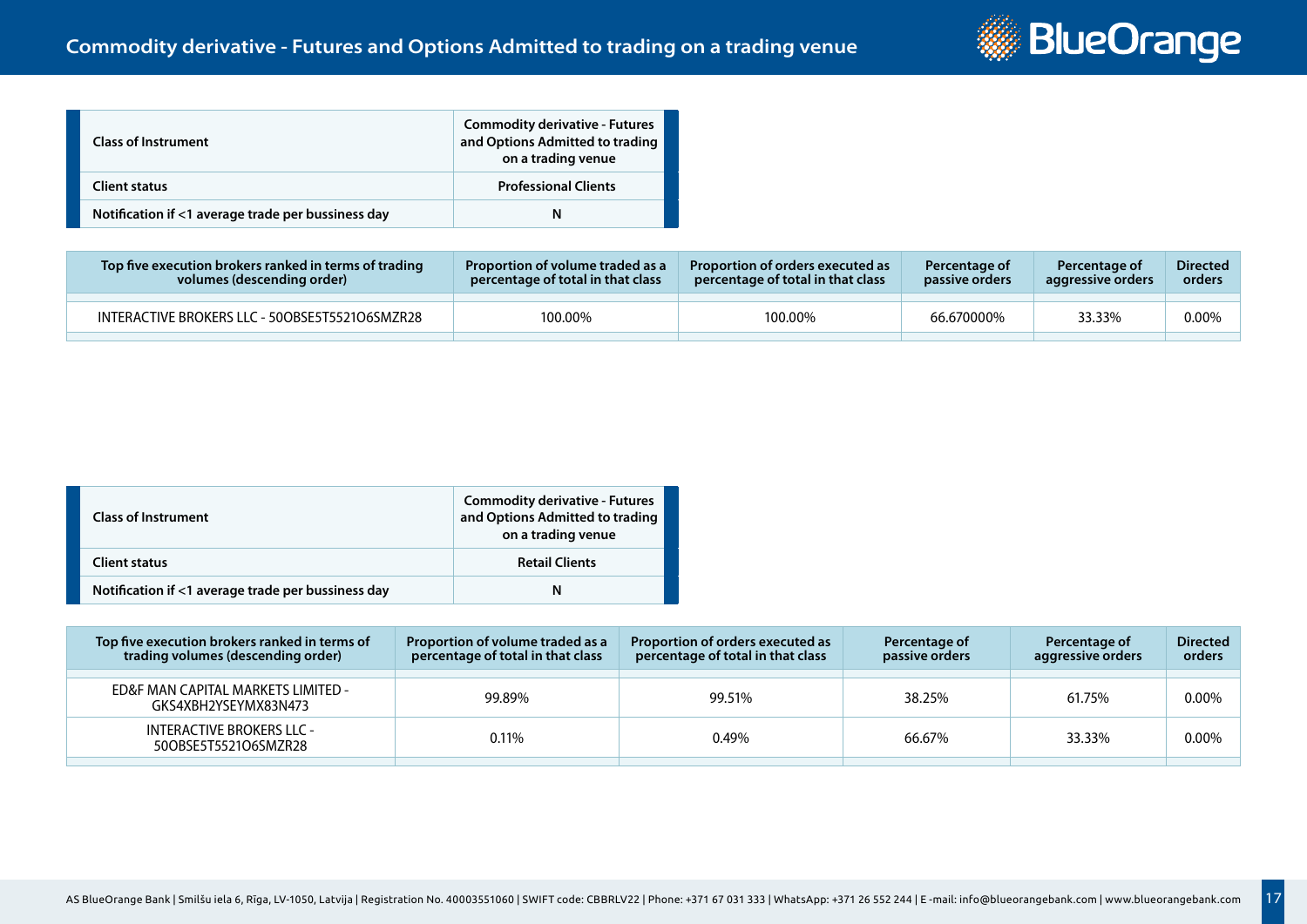

| <b>Class of instrument</b>                                              | Commodity derivative - Futures and Options Admitted to trading on a trading venue                                                                                                                                                                                                                                                                                                                                                                                                                                                                                                                                                                                                                                                                                                                                                                                                                                                                                                                                                                                                                                                                                                                                                                                                                                                                                                                                                                                      |
|-------------------------------------------------------------------------|------------------------------------------------------------------------------------------------------------------------------------------------------------------------------------------------------------------------------------------------------------------------------------------------------------------------------------------------------------------------------------------------------------------------------------------------------------------------------------------------------------------------------------------------------------------------------------------------------------------------------------------------------------------------------------------------------------------------------------------------------------------------------------------------------------------------------------------------------------------------------------------------------------------------------------------------------------------------------------------------------------------------------------------------------------------------------------------------------------------------------------------------------------------------------------------------------------------------------------------------------------------------------------------------------------------------------------------------------------------------------------------------------------------------------------------------------------------------|
| <b>MiFID II Top 5 Venue Reporting Commentary</b>                        | The Markets in Financial Instruments Directive - MiFID II mandates that investment firms, as part of their best execution obligations, report their top five venues<br>for all trading on behalf of clients. Firms are required to make an annual public disclosure detailing these order routing practices for retail and professional clients<br>across all asset classes.                                                                                                                                                                                                                                                                                                                                                                                                                                                                                                                                                                                                                                                                                                                                                                                                                                                                                                                                                                                                                                                                                           |
| <b>Explanation of execution factors</b>                                 | Over the course of the reporting period, in this instrument class AS BlueOrange Bank has only undertaken client orders on an agency basis with third party<br>brokers. This business has been conducted via third party brokers, who specialized in exchange-traded derivatives trading. AS BlueOrange Bank front office staff<br>have used these brokers to direct client orders to the appropriate broker and markets, to achieve the best possible outcome for each transaction.<br>The following relative importance has been given to the factors that are relevant to broker selection:<br>1. Geographic expertise, market coverage, trading solution;<br>2. Other factors - including, but not limited to the speed of execution, the cost of execution, the ability to handle certain order sizes and the specific nature<br>of the order.<br>As the trades in this instrument class were all executed by third party brokers, except trades on trading venues, where AS BlueOrange Bank is the direct member,<br>the specific factors affecting execution, eg price, cost, speed, were under the control of the brokers and not under AS BlueOrange Bank's immediate influence.<br>AS BlueOrange Bank determines which broker to use at the point of execution based on their judgment as to which broker will be able to execute the trade most<br>effectively, and in accordance with Best Execution, taking into account these specific execution factors. |
| <b>Description of close links</b>                                       | AS BlueOrange Bank is not affiliated with any execution venue/broker used to execute client orders.                                                                                                                                                                                                                                                                                                                                                                                                                                                                                                                                                                                                                                                                                                                                                                                                                                                                                                                                                                                                                                                                                                                                                                                                                                                                                                                                                                    |
| <b>Description of specific arrangements</b>                             | In this instrument class, the only payment arrangements between AS BlueOrange Bank and brokers have been those covering fee payments made by AS<br>BlueOrange Bank to the brokers for brokerage trades transacted on behalf of AS BlueOrange Bank's clients. As BlueOrange Bank has neither given nor received<br>any discounts, rebates or non-monetary benefits to or from these execution venues/brokers during the reporting period.                                                                                                                                                                                                                                                                                                                                                                                                                                                                                                                                                                                                                                                                                                                                                                                                                                                                                                                                                                                                                               |
| <b>Explanation of factors that led to change</b>                        | In this instrument class, AS BlueOrange Bank has only traded client transactions on an agency basis with external brokers. These brokers have been the only<br>execution venues in this instrument class and there have been no changes to this during the reporting period.                                                                                                                                                                                                                                                                                                                                                                                                                                                                                                                                                                                                                                                                                                                                                                                                                                                                                                                                                                                                                                                                                                                                                                                           |
| <b>Explanation of differences according</b><br>to client categorisation | In this instrument class, there has been no client differentiation with respect to the routing of client orders to third party brokers. AS BlueOrange Bank has offered<br>the same arrangements to all clients with respect to orders during the reporting period.                                                                                                                                                                                                                                                                                                                                                                                                                                                                                                                                                                                                                                                                                                                                                                                                                                                                                                                                                                                                                                                                                                                                                                                                     |
| Explanation of other criteria precedence                                | In this instrument class, no criteria were given precedence other than as specified above (see 'Explanation of execution factors'), to deliver the best possible result<br>in terms of the total consideration to the client, during the reporting period.                                                                                                                                                                                                                                                                                                                                                                                                                                                                                                                                                                                                                                                                                                                                                                                                                                                                                                                                                                                                                                                                                                                                                                                                             |
| <b>Explanation of data or tools usage</b>                               | In this instrument class, AS BlueOrange Bank used publicly available market data to compare and to monitor the quality of execution achieved by third party<br>brokers, during the reporting period.                                                                                                                                                                                                                                                                                                                                                                                                                                                                                                                                                                                                                                                                                                                                                                                                                                                                                                                                                                                                                                                                                                                                                                                                                                                                   |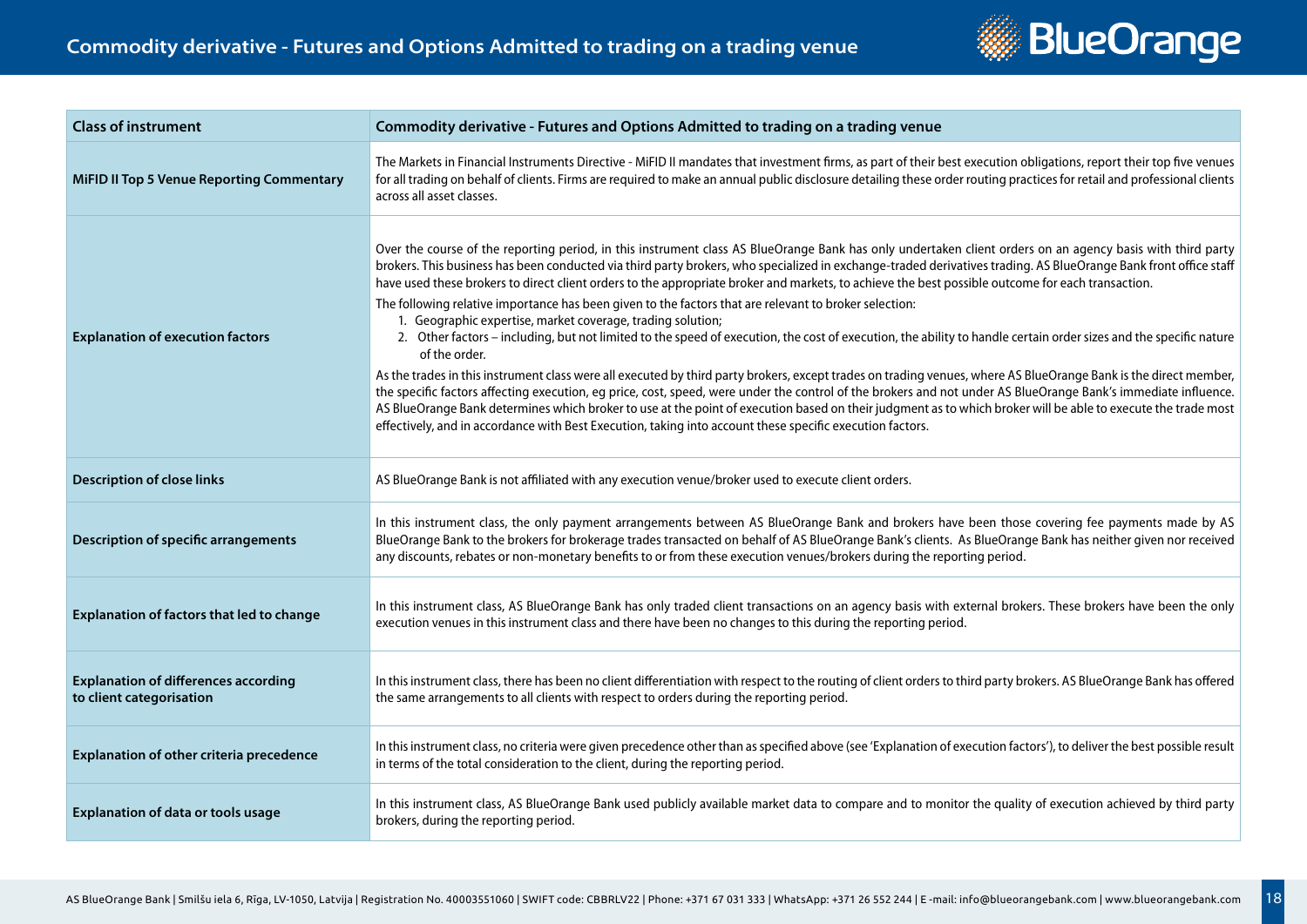

| <b>Class of Instrument</b>                         | Other derivative - Futures and<br><b>Options Admitted to trading</b><br>on a trading venue |
|----------------------------------------------------|--------------------------------------------------------------------------------------------|
| <b>Client status</b>                               | <b>Professional Clients</b>                                                                |
| Notification if <1 average trade per bussiness day |                                                                                            |

| Top five execution brokers ranked in terms of trading<br>volumes (descending order) | Proportion of volume traded as a<br>percentage of total in that class | <b>Proportion of orders executed as</b><br>percentage of total in that class | Percentage of<br>passive orders | Percentage of<br>aggressive orders | <b>Directed</b><br>orders |
|-------------------------------------------------------------------------------------|-----------------------------------------------------------------------|------------------------------------------------------------------------------|---------------------------------|------------------------------------|---------------------------|
| INTERACTIVE BROKERS LLC - 50OBSE5T5521O6SMZR28                                      | 100.00%                                                               | 100.00%                                                                      | 37.50%                          | 62.50%                             | 0.00%                     |
|                                                                                     |                                                                       |                                                                              |                                 |                                    |                           |

| <b>Class of Instrument</b>                         | Other derivative - Futures and<br><b>Options Admitted to trading</b><br>on a trading venue |
|----------------------------------------------------|--------------------------------------------------------------------------------------------|
| <b>Client status</b>                               | <b>Retail Clients</b>                                                                      |
| Notification if <1 average trade per bussiness day |                                                                                            |

| <b>Top five execution brokers ranked in terms of trading</b> | Proportion of volume traded as a  | Proportion of orders executed as         | <b>Percentage of</b> | <b>Percentage of</b> | <b>Directed</b> |
|--------------------------------------------------------------|-----------------------------------|------------------------------------------|----------------------|----------------------|-----------------|
| volumes (descending order)                                   | percentage of total in that class | <b>percentage of total in that class</b> | passive orders       | aggressive orders    | orders          |
|                                                              |                                   |                                          |                      |                      |                 |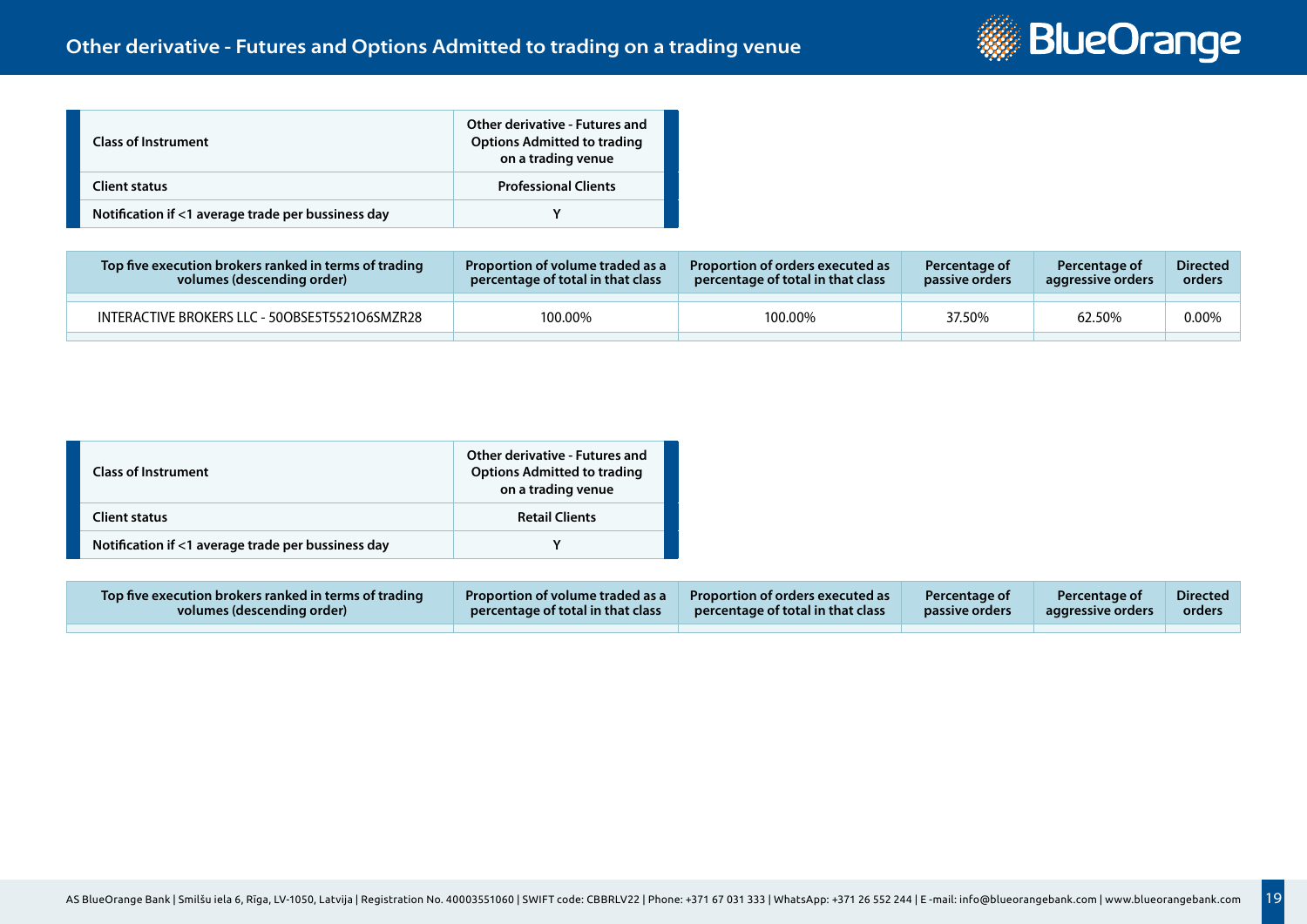

| <b>Class of instrument</b>                                              | Other derivative - Futures and Options Admitted to trading on a trading venue                                                                                                                                                                                                                                                                                                                                                                                                                                                                                                                                                                                                                                                                                                                                                                                                                                                                                                                                                                                                                                                                                                                                                                                                                                                                                                                                                                                          |
|-------------------------------------------------------------------------|------------------------------------------------------------------------------------------------------------------------------------------------------------------------------------------------------------------------------------------------------------------------------------------------------------------------------------------------------------------------------------------------------------------------------------------------------------------------------------------------------------------------------------------------------------------------------------------------------------------------------------------------------------------------------------------------------------------------------------------------------------------------------------------------------------------------------------------------------------------------------------------------------------------------------------------------------------------------------------------------------------------------------------------------------------------------------------------------------------------------------------------------------------------------------------------------------------------------------------------------------------------------------------------------------------------------------------------------------------------------------------------------------------------------------------------------------------------------|
| <b>MiFID II Top 5 Venue Reporting Commentary</b>                        | The Markets in Financial Instruments Directive - MiFID II mandates that investment firms, as part of their best execution obligations, report their top five venues<br>for all trading on behalf of clients. Firms are required to make an annual public disclosure detailing these order routing practices for retail and professional clients<br>across all asset classes.                                                                                                                                                                                                                                                                                                                                                                                                                                                                                                                                                                                                                                                                                                                                                                                                                                                                                                                                                                                                                                                                                           |
| <b>Explanation of execution factors</b>                                 | Over the course of the reporting period, in this instrument class AS BlueOrange Bank has only undertaken client orders on an agency basis with third party<br>brokers. This business has been conducted via third party brokers, who specialized in exchange-traded derivatives trading. AS BlueOrange Bank front office staff<br>have used these brokers to direct client orders to the appropriate broker and markets, to achieve the best possible outcome for each transaction.<br>The following relative importance has been given to the factors that are relevant to broker selection:<br>1. Geographic expertise, market coverage, trading solution;<br>2. Other factors - including, but not limited to the speed of execution, the cost of execution, the ability to handle certain order sizes and the specific nature<br>of the order.<br>As the trades in this instrument class were all executed by third party brokers, except trades on trading venues, where AS BlueOrange Bank is the direct member,<br>the specific factors affecting execution, eg price, cost, speed, were under the control of the brokers and not under AS BlueOrange Bank's immediate influence.<br>AS BlueOrange Bank determines which broker to use at the point of execution based on their judgment as to which broker will be able to execute the trade most<br>effectively, and in accordance with Best Execution, taking into account these specific execution factors. |
| <b>Description of close links</b>                                       | AS BlueOrange Bank is not affiliated with any execution venue/broker used to execute client orders.                                                                                                                                                                                                                                                                                                                                                                                                                                                                                                                                                                                                                                                                                                                                                                                                                                                                                                                                                                                                                                                                                                                                                                                                                                                                                                                                                                    |
| <b>Description of specific arrangements</b>                             | In this instrument class, the only payment arrangements between AS BlueOrange Bank and brokers have been those covering fee payments made by AS<br>BlueOrange Bank to the brokers for brokerage trades transacted on behalf of AS BlueOrange Bank's clients. As BlueOrange Bank has neither given nor received<br>any discounts, rebates or non-monetary benefits to or from these execution venues/brokers during the reporting period.                                                                                                                                                                                                                                                                                                                                                                                                                                                                                                                                                                                                                                                                                                                                                                                                                                                                                                                                                                                                                               |
| <b>Explanation of factors that led to change</b>                        | In this instrument class, AS BlueOrange Bank has only traded client transactions on an agency basis with external brokers. These brokers have been the only<br>execution venues in this instrument class and there have been no changes to this during the reporting period.                                                                                                                                                                                                                                                                                                                                                                                                                                                                                                                                                                                                                                                                                                                                                                                                                                                                                                                                                                                                                                                                                                                                                                                           |
| <b>Explanation of differences according</b><br>to client categorisation | In this instrument class, there has been no client differentiation with respect to the routing of client orders to third party brokers. AS BlueOrange Bank has offered<br>the same arrangements to all clients with respect to orders during the reporting period.                                                                                                                                                                                                                                                                                                                                                                                                                                                                                                                                                                                                                                                                                                                                                                                                                                                                                                                                                                                                                                                                                                                                                                                                     |
| Explanation of other criteria precedence                                | In this instrument class, no criteria were given precedence other than as specified above (see 'Explanation of execution factors'), to deliver the best possible result<br>in terms of the total consideration to the client, during the reporting period.                                                                                                                                                                                                                                                                                                                                                                                                                                                                                                                                                                                                                                                                                                                                                                                                                                                                                                                                                                                                                                                                                                                                                                                                             |
| <b>Explanation of data or tools usage</b>                               | In this instrument class, AS BlueOrange Bank used publicly available market data to compare and to monitor the quality of execution achieved by third party<br>brokers, during the reporting period.                                                                                                                                                                                                                                                                                                                                                                                                                                                                                                                                                                                                                                                                                                                                                                                                                                                                                                                                                                                                                                                                                                                                                                                                                                                                   |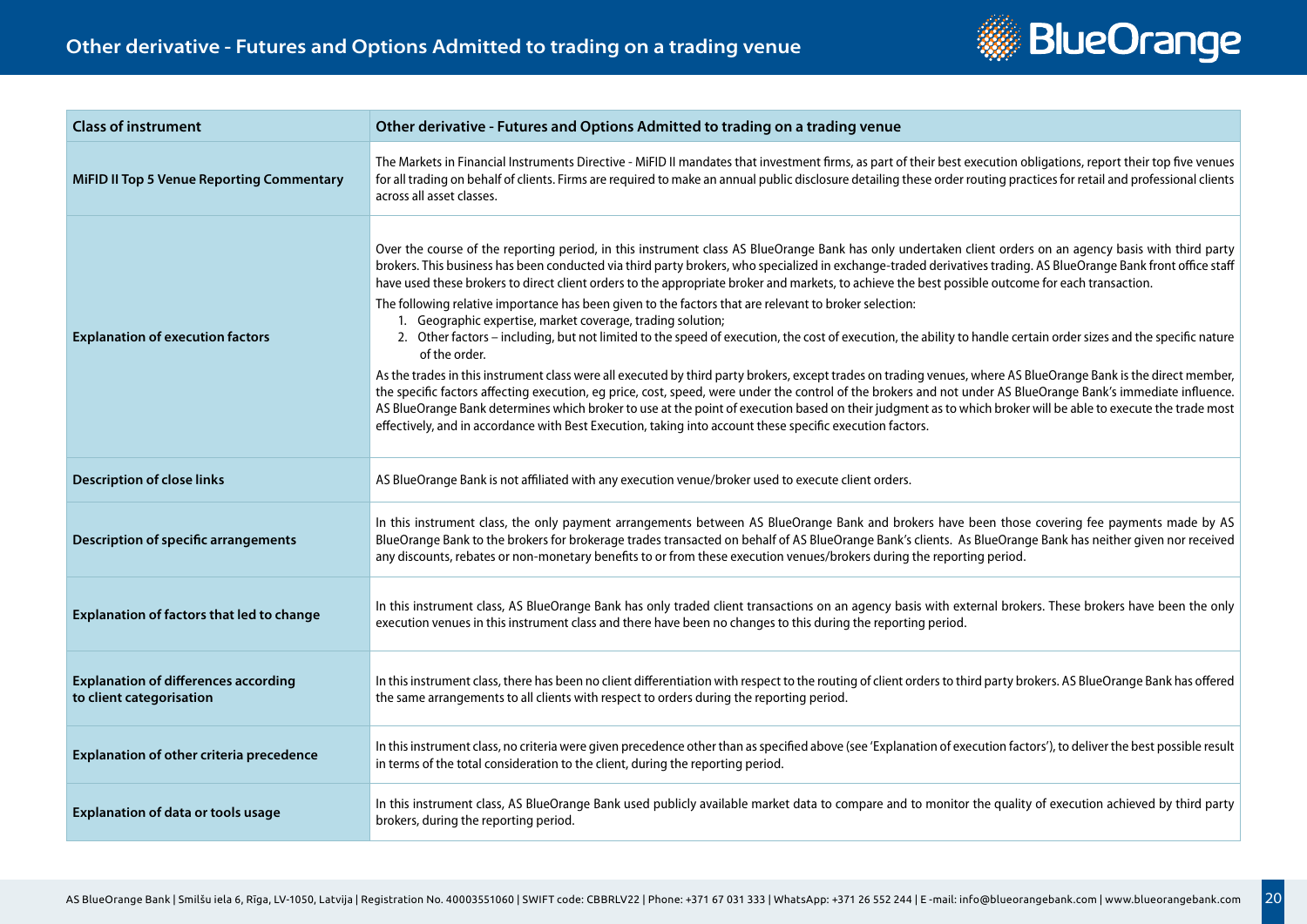

| <b>Class of Instrument</b>                         | <b>Contract for difference</b>                         |
|----------------------------------------------------|--------------------------------------------------------|
| <b>Client status</b>                               | <b>Professional Clients /</b><br><b>Retail Clients</b> |
| Notification if <1 average trade per bussiness day | N                                                      |

| Top five execution brokers ranked in terms of trading | <b>Proportion of volume traded as a</b> | <b>Proportion of orders executed as</b> | Percentage of         | Percentage of     | <b>Directed</b> |
|-------------------------------------------------------|-----------------------------------------|-----------------------------------------|-----------------------|-------------------|-----------------|
| volumes (descending order)                            | percentage of total in that class       | percentage of total in that class       | <b>passive orders</b> | aggressive orders | orders          |
| DUKASCOPY BANK SA - 549300F3NXLZ70VTRJ09              | 100.00%                                 | 100.00%                                 | N/A                   | N/A               | 0.0%            |